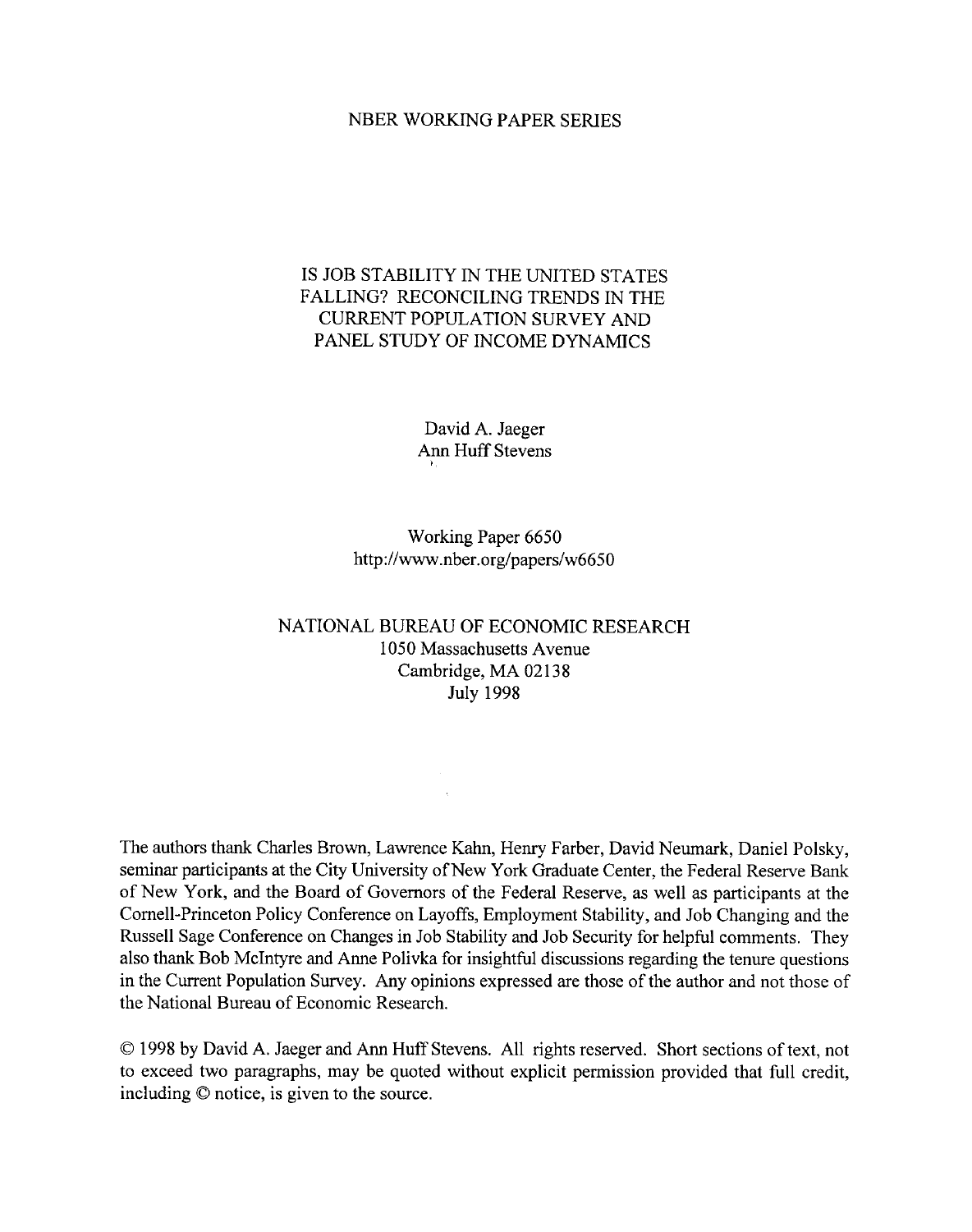Is Job Stability in the United States Falling? Reconciling Trends in the Current Population Survey and Panel Study of Income Dynamics David A. Jaeger and Ann Huff Stevens NBER Working Paper No. 6650 **July 1998 JEL No. J63** 

### **ABSTRACT**

Documenting trends in job stability over the past twenty-five years has become a controversial exercise. The two main sources of information on employer tenure, the Panel Study of Income Dynamics (PSID) and the Current Population Survey (CPS), have generally given different pictures of the degree of job stability in the U.S. economy. This paper examines whether the PSID and CPS yield systematically different results with respect to comparable measures of job stability. We find that there is little evidence in either data set of a trend in the share of employed individuals with one year or less of tenure. Both data sets do show an increase in the fraction of male workers aged 30 and over with tenure less than ten years beginning in the early 1990's. We find that the two data sets provide nearly identical results for the 1980's and 1990's while in the 1970's they give results that are somewhat less comparable. We argue that this is probably the result of changes in the CPS tenure question following the 1981 survey. The effects of this change and the choice of ending year and variable definition in PSID-based studies are the most likely explanations for the disparate findings in the literature.

David A. Jaeger Department of Economics Hunter College and CUNY Graduate School 695 Park Avenue New York, NY 10021-5085 David.Jaeger@hunter.cuny.edu

Ann Huff Stevns Department of Economics Yale University P.O. Box 208269 New Haven, CT 06520-8269 and NBER ahsteven@econ.yale.edu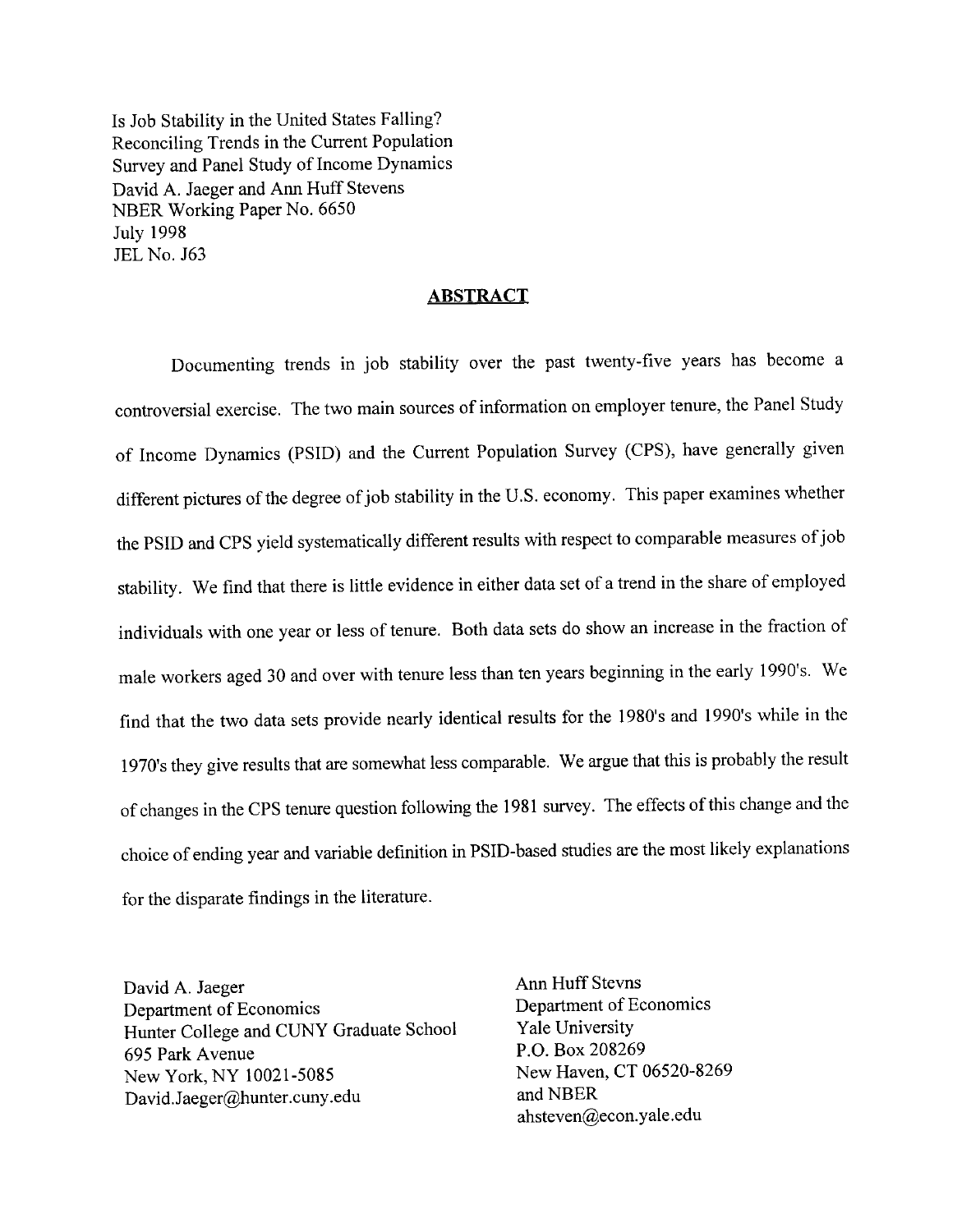The degree of job stability in the U.S. economy is of substantial concern among workers and policy-makers and has important implications for a variety of economic applications. Documenting trends in job stability over the past twenty-five years has become a controversial exercise, however. Press reports continue to emphasize deteriorating job stability, while support for this assertion from empirical economic studies has been limited. One reason for continuing ambiguity in the literature concerning trends in job stability is an apparent sensitivity of empirical results to the specific data source used. While results that differ across presumably representative and widely-used data sets are always a matter of concern among empirical researchers, the enormous attention paid recently to the issues of job stability and job security makes resolution of this issue of more than methodological interest. This paper aims to resolve one area of ambiguity by examining whether the Panel Study of Income Dynamics (PSID) and the Current Population Survey (CPS) yield systematically different results with respect to comparable measures of job stability.

The suspicion that different data sets lead to different answers concerning trends in job stability arises both from a review of the growing literature on this topic, as well as from specific references and statements within that literature. Marcotte (1994) and Gottschalk and Moffitt (1994), in particular, note that the conclusions of studies based on the PSID seem to differ systematically from those using the CPS. Examination of the conclusions of other studies in this area supports the notion that a relationship exists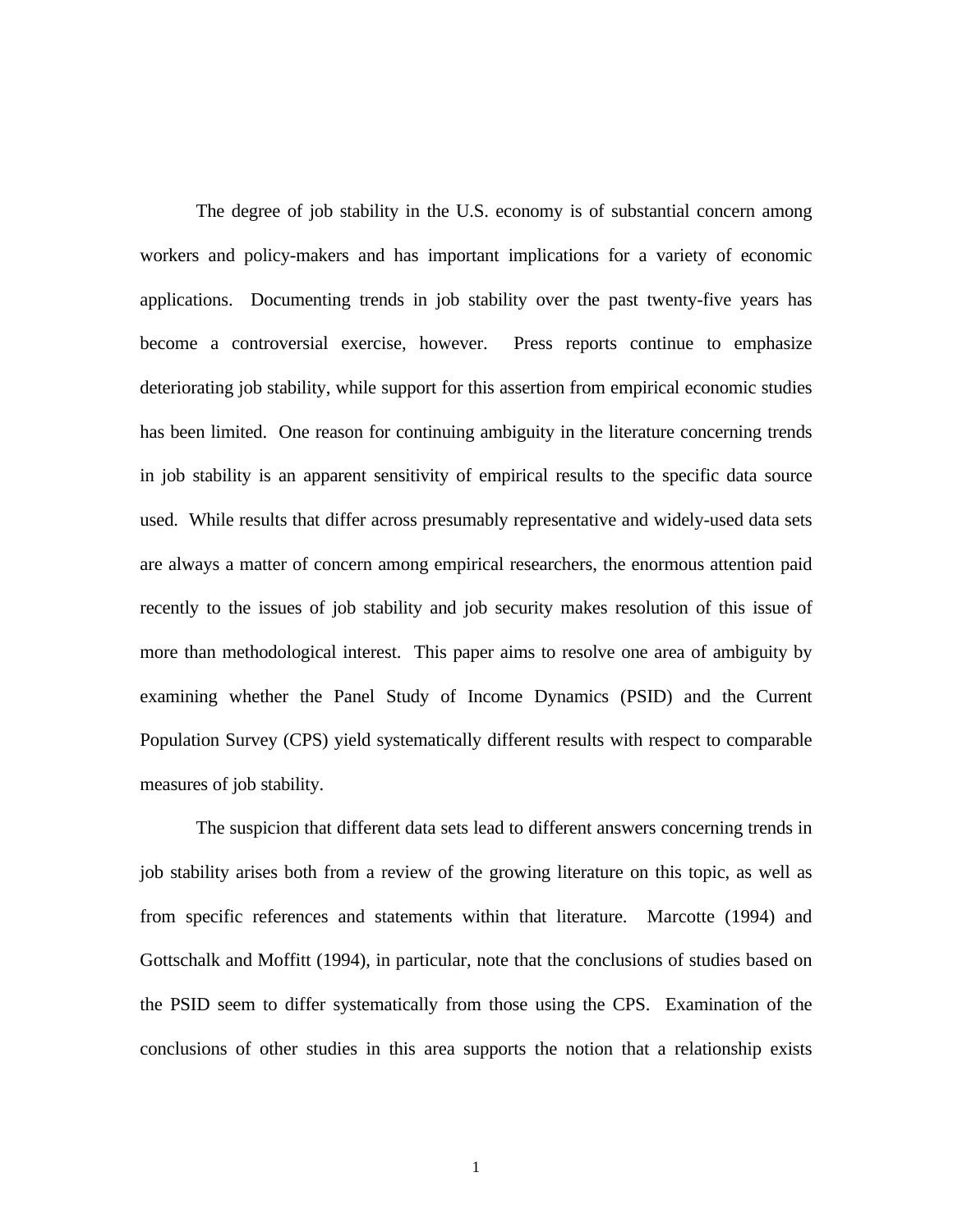between findings and the data used. Several PSID-based studies report an increase in job mobility since the 1970s, while most CPS-based work finds no overall trend.

Despite this pattern, there has yet to be an attempt to produce a directly comparable set of results between the PSID and  $CPS$ <sup>1</sup>. It is not possible, moreover, to reconcile the inconsistencies solely with reference to existing research. The available studies utilize different measures of job stability, have different sample coverage, and focus on several different time periods, all of which make it difficult to judge whether the different conclusions are explainable by the specific details of each study. Recent work by Diebold, Neumark, and Polsky (1997) illustrates that at least one PSID study (Rose 1995) reaches different conclusions as a result of how question changes were handled in the PSID. What is not clear from the literature is whether the CPS and PSID would yield consistent results if the samples and metric used to capture job stability were defined consistently across data sets. Because panel data such as the PSID are often necessary to answer questions relating to the consequences of job instability, it is important to know whether the PSID can produce results consistent with the CPS when changes to the survey are handled appropriately.

Our results suggest that during the 1980s and 1990s, the two data sets produce measures of job stability that are quite similar. We find little evidence in either data set of a reduction in the share of workers with employer tenure of one year or less between 1983 and 1996. We find, however, an increase in the share of workers with tenure of less than ten years between 1983 and 1996, concentrated among older male workers toward the

 $\overline{a}$ 

<sup>&</sup>lt;sup>1</sup>One recent exception to this statement comes from work by Stewart (1997). While Stewart relies on the CPS March supplements for his work, he explicitly compares his results to those of Farber (1995) and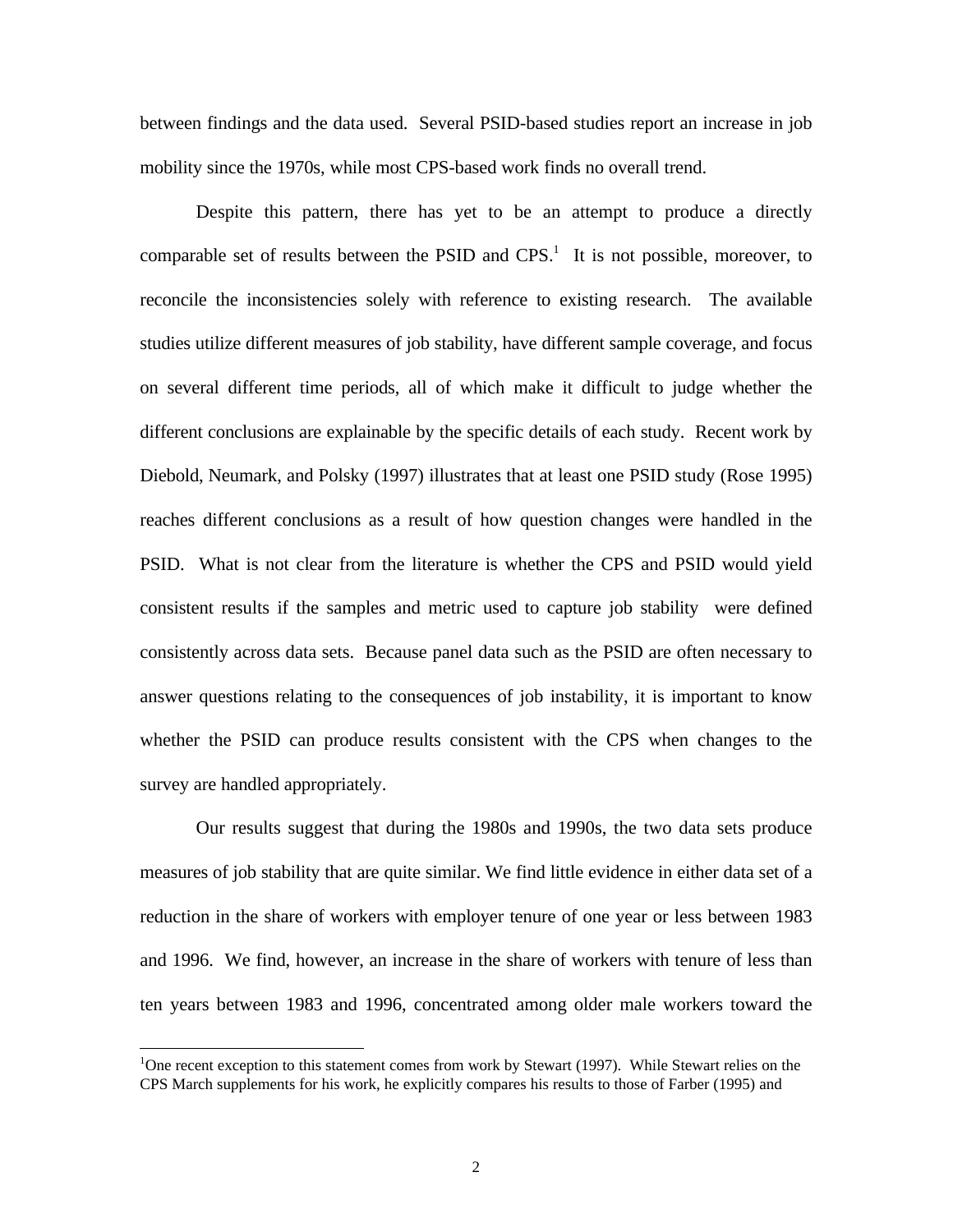end of the period. Both data sets also suggest a divergence in levels of job stability between more and less educated individuals during the 1980s and 1990s.

Including the 1970s in our analysis produces greater differences in trends across the two data sets. In the 1970s, the incidence of low tenure in the PSID is generally smaller than in the CPS. We argue that this is probably the result of changes in the CPS question following the 1981 survey, that may have caused low tenure rates in the 1970s to be overstated relative to those in the 1980s. Moreover, inference across the data sets prior to 1983 is difficult because the temporally consistent measure of job tenure used in the PSID is available only for the years 1976, 1977, 1981 and 1982.

### **I. Existing Literature on Trends in Job Stability**

1

To clarify the extent to which the data source used is related to observed trends in job stability, we begin by summarizing a number of recent studies of job stability and tenure. Among studies using the tenure data from the CPS, Farber (1995) finds that there was no overall change in the distribution of job duration between 1973 and 1993. He does, however, find consistent evidence of a reduction in job duration among less educated men, particularly those with less than a high school education. The results presented by Diebold, Neumark and Polsky (1996, 1997, hereafter DNP), who also use the CPS tenure data, are generally consistent with these findings of little or no change in job stability. DNP report a small reduction in four year job retention rates for men from 1983 through 1991 of just over 2 percentage points after controlling for the business

Marcotte(1996). His results are quite similar to those of Farber, using the CPS tenure supplement, but not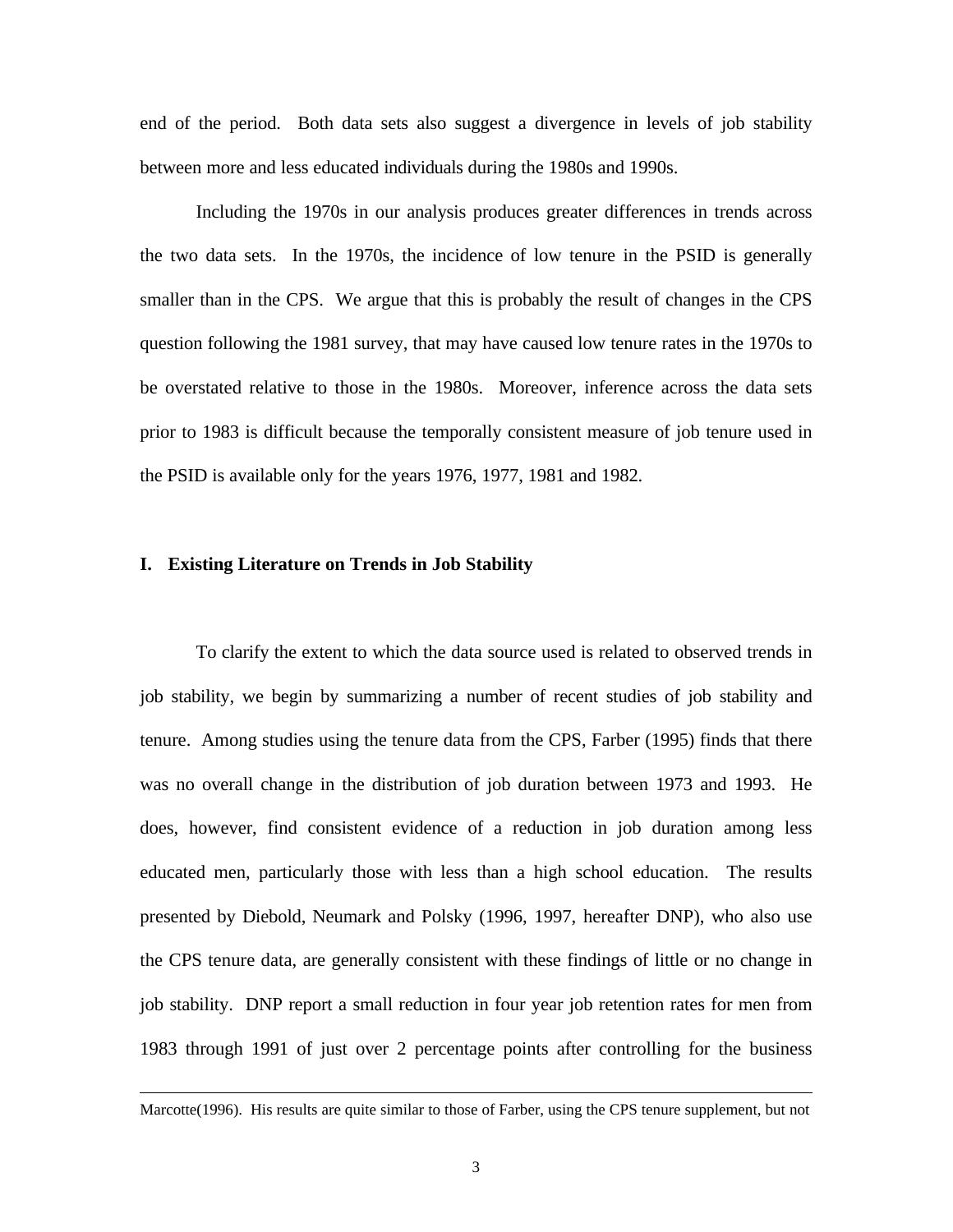cycle. Among subgroups, DNP report larger than average declines in retention rates in the 1980s among less-educated workers and blacks. Over the sample period more comparable to Farber's, 1973 through 1991, DNP find a small increase in the ten year job retention rate for men, although the change is essentially zero after controlling for the business cycle.<sup>2</sup> Stewart (1997) employs a different CPS data set to calculate job mobility rates. His findings are generally consistent with the broad findings of other CPS-based studies in that there appears to be little overall change in job mobility among men. He reports a slight increase in turnover among males between 1975 and 1995.

Results from several PSID-based studies present a different pattern, however. Marcotte (1996) finds reductions in one-year job retention rates for men between 1976-78 and 1985-88 of just over two percentage points. While the estimated overall change in this study is relatively modest, Marcotte reports large increases in mobility for several demographic groups. For blacks and workers less than 25 years of age the reported reduction in job retention rates are much larger, falling by nine and ten percentage points respectively. Among education groups, Marcotte reports that dropouts and those with some college (but not a college degree) have larger than average declines in retention rates.

Two other studies using the PSID have also suggested declining job stability. Rose (1995) reports that the proportion of workers with "strong employment stability," defined as having changed employers no more than once in a decade, fell both overall and

1

very similar to Marcotte's, based on the PSID, again suggesting differences across the data sets. <sup>2</sup> Swinnerton and Wial (1995, 1996) did find a reduction in retention rates using the CPS data, but a revision of their findings in response to comments by DNP (1996) tempers their estimated change in retention rates. Remaining differences between the findings of Swinnerton and Wial and those of DNP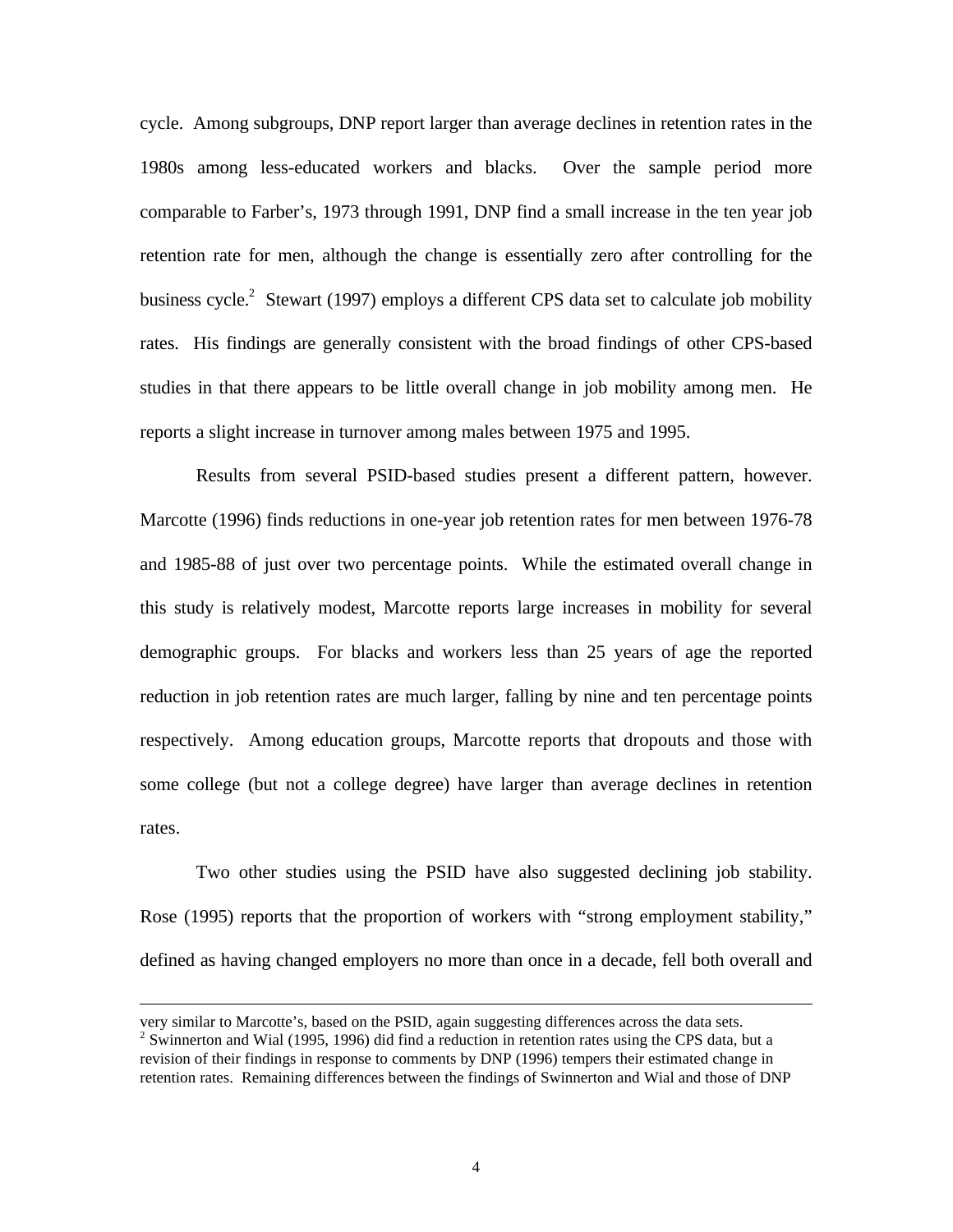for a variety of sub-groups from the 1970s to the  $1980s$ .<sup>3</sup> A similar finding of a possible increase in rates of job changing during the late 1980s is reported in Gottschalk and Moffitt (1994). While job changing is not the primary focus of their study, they do report an increase in rates of job turnover from the 1970s to the 1980s in the PSID, although they immediately note that such an increase "is in contrast to tabulations based on the January CPS." (p. 241)

Polsky (1996) also uses the PSID, but reaches substantially different conclusions, reporting no statistically significant change in rates of job turnover between 1976-81 and 1986-91. His point estimates of the change in the probability of job separation are generally l percentage point or less and are statistically significant and positive only for workers in service occupations. None of the education or race groups have a statistically significant change in job separation rates over time.

Polsky identifies a potentially important reason for some of the earlier findings of increased turnover in the PSID, related to changes in a frequently used survey question during the mid-1980s.<sup>4</sup> He notes that several of the previous PSID studies of job turnover relied on a question concerning the reason for a respondent's last job change. Changes in the questionnaire skip pattern and question wording in the 1984 through 1987 surveys make the responses to this question inconsistent over time. From 1984 through 1987 the "reason for job change" question was asked of all respondents who reported that their

-

appear to be related to how the authors weight the CPS data to account for non-response to the tenure question.

 $3DNP$  (1997) present evidence that Rose's findings are largely driven by his use of the "reason for job" change" question in the PSID, that changed in important ways during the mid-1980s. We discuss this issue below.

<sup>4</sup>Evidence on the extent of this problem is documented in DNP (1997) in their replication of the results of Rose (1995).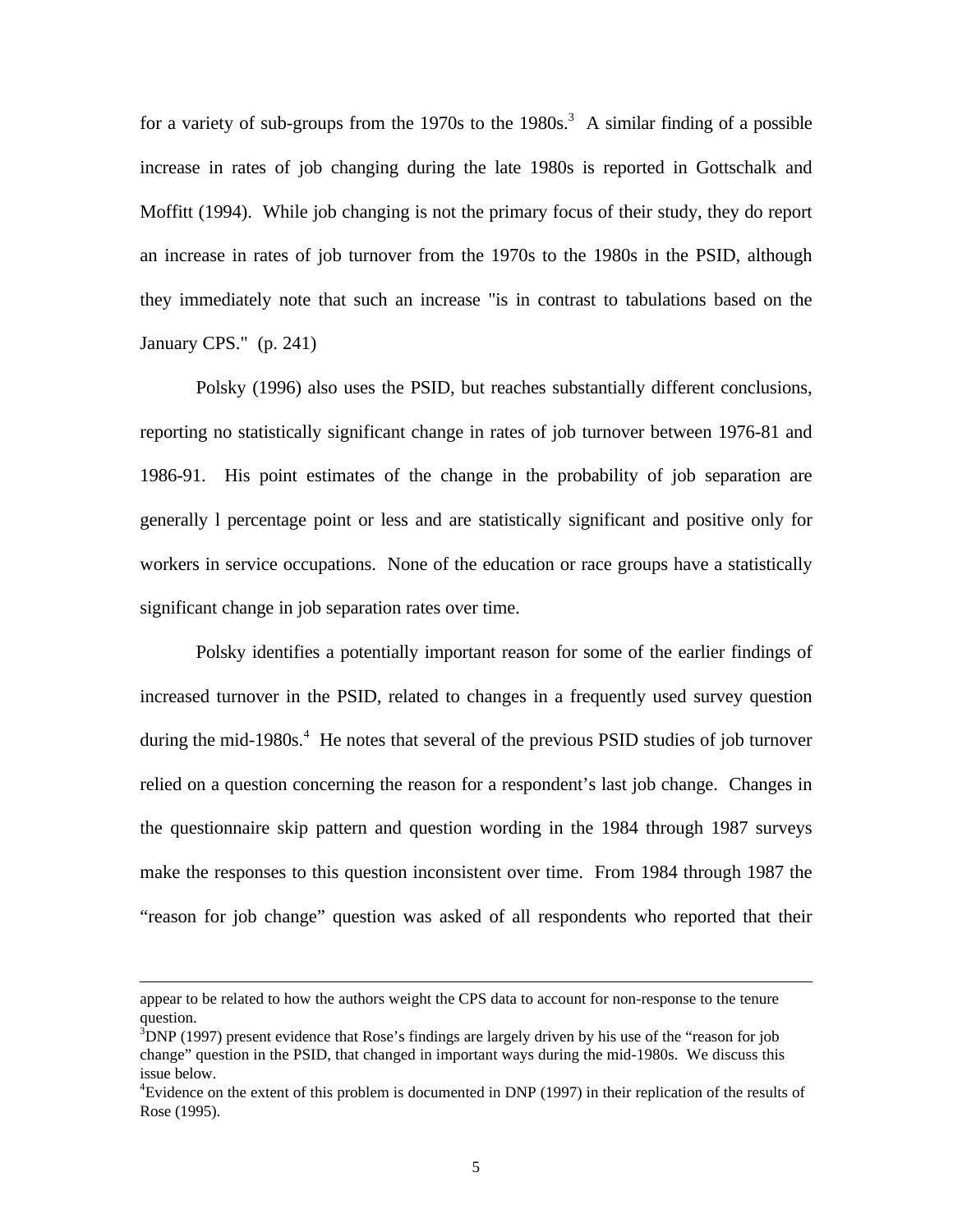current job started after January of the previous year, rather than within the past 12 months in prior years. This artificially inflates the job changing rates based on the "reason for job change" question for these four years in the 1980s. Polsky argues that the discrepancy between his work and the findings of some other PSID-based studies can be attributed to earlier work's failure to take account of the change in the "reason for job change" question.

Overall, our reading of the literature on job stability points to many discrepancies across data sets and, to a lesser extent, across studies using the same data source. We next attempt to resolve some of these discrepancies, and to understand how they have arisen, by using comparable samples, definitions of job stability, and time periods to measure trends in the PSID and CPS. Specifically, we consider whether eliminating differences in sample composition, measures of job stability, and time periods also eliminates the differences in results across data sets.

### **II. Data and Sample Construction**

In both data sets we restrict our samples to include heads-of-household and their spouses, between the ages of 20 and 59, who are employed but not self-employed at the time of the survey. The restriction to household heads and spouses is driven by data limitations in the PSID; we attempt to generate a comparable CPS sample by utilizing "reference persons" and their spouses. Information on job tenure for persons other than heads and wives is not available in the PSID and for wives it is available beginning only in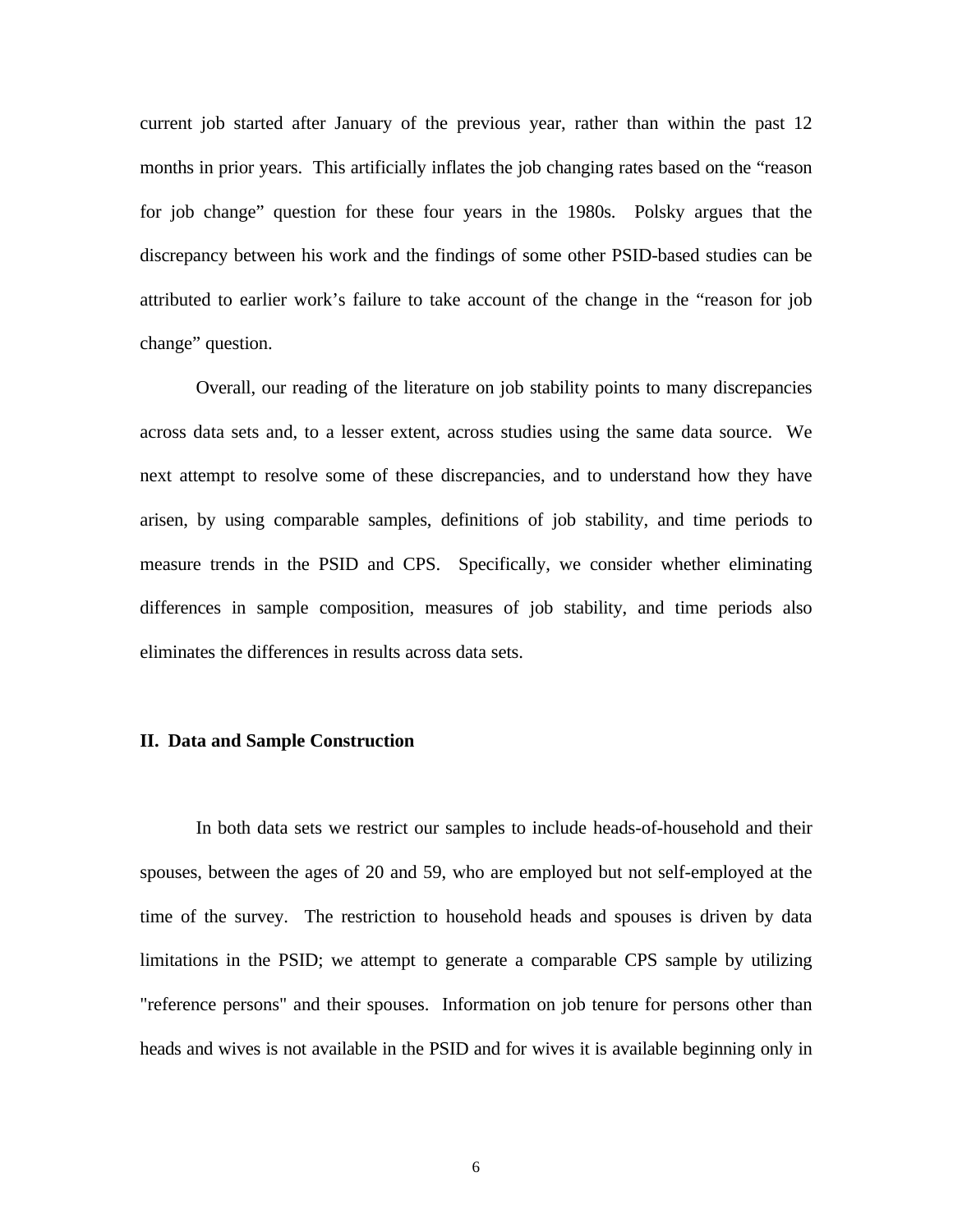1981.<sup>5</sup> Because samples are extremely small for those reporting their race as neither black nor white, we also restrict the male sample to blacks and whites only.<sup>6</sup> Additional variable definition and construction information is next described for each data source.

#### *A. PSID*

-

The PSID is used here primarily as a series of repeated cross-sections, and workers are included in any year in which they meet the other sample requirements. Our primary analysis uses PSID data from the 1976 through 1996 surveys, capturing employer changes during calendar years 1975 through 1995.<sup>7</sup> We use the entire PSID sample, including the low-income sample. PSID sample weights are used throughout. Similar results are obtained if we use only the random sample portion of the PSID and do not weight.

While we include both men and women in the analysis, data limitations in the PSID cause some of our analyses to be limited to men only. Women in the PSID can be either single female heads of household, or wives in male-headed households. Data on wives' employer tenure is available beginning in 1981, but information on race and education for wives is not available in all years through 1996. Race was asked of wives only beginning in 1984, while the early release PSID data do not have complete information on wives' education for the years 1993 through 1996.

 $<sup>5</sup>$  In the PSID the male in a two-adult household is automatically considered the "head of household."</sup>

<sup>&</sup>lt;sup>6</sup> Because race was asked of wives beginning only in 1984 in the PSID, we do not similarly restrict the female samples.

<sup>&</sup>lt;sup>7</sup> PSID data from 1993 to 1996 are "early release" and so these results may be subject to revision upon final release of the data.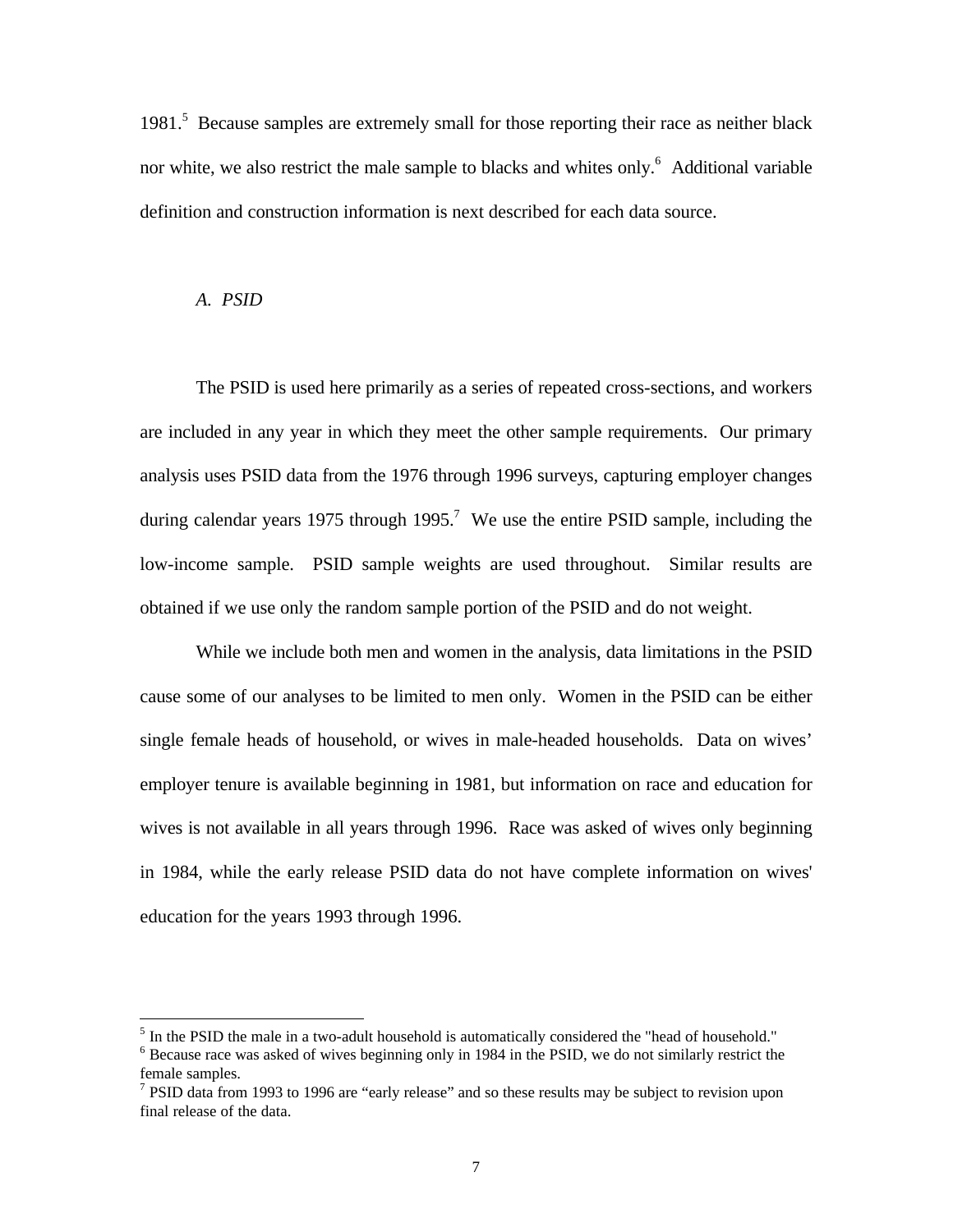The variable of primary interest in the PSID reports the time that a worker has been with his or her current employer. We use this question to construct the fraction of individuals who are in "new" jobs, or who have employer tenure below some level. Our choice of a measure of job stability is dictated largely by the desire to have as close a counterpart as possible in the CPS tenure supplement data. This means relying on a crosssectional measure, and ignoring the panel dimension of the PSID.

Our initial measure of job stability is the share of workers with employer tenure of less than 18 months. This is intended to capture the extent to which there have been changes in the proportions of individuals who are in "new" jobs. We also present results on the fraction of workers with tenure less than 10 years to capture potential changes at a higher point in the tenure distribution. As noted by DNP (1997), the ideal measure of job stability would be one that reflects the distribution of eventual job tenure, such as retention rates, or survival probabilities at various points in the tenure distribution. Our measure, the fraction of employed workers with tenure below some level, will deviate from a retention rate measure primarily because it does not separate employer-to-employer transitions from flows of workers out of unemployment or non-employment into new jobs. An increase in the fraction of workers with low tenure could come about because (1) more workers are moving into new jobs from jobs with higher levels of tenure or (2) more workers are moving into new jobs from unemployment or out of the labor force. Any increase in the fraction of individuals with low tenure stemming from the second type of worker flow would not necessarily imply a change in job stability. To maintain consistency across the data sets, however, we rely on this simple cross-sectional measure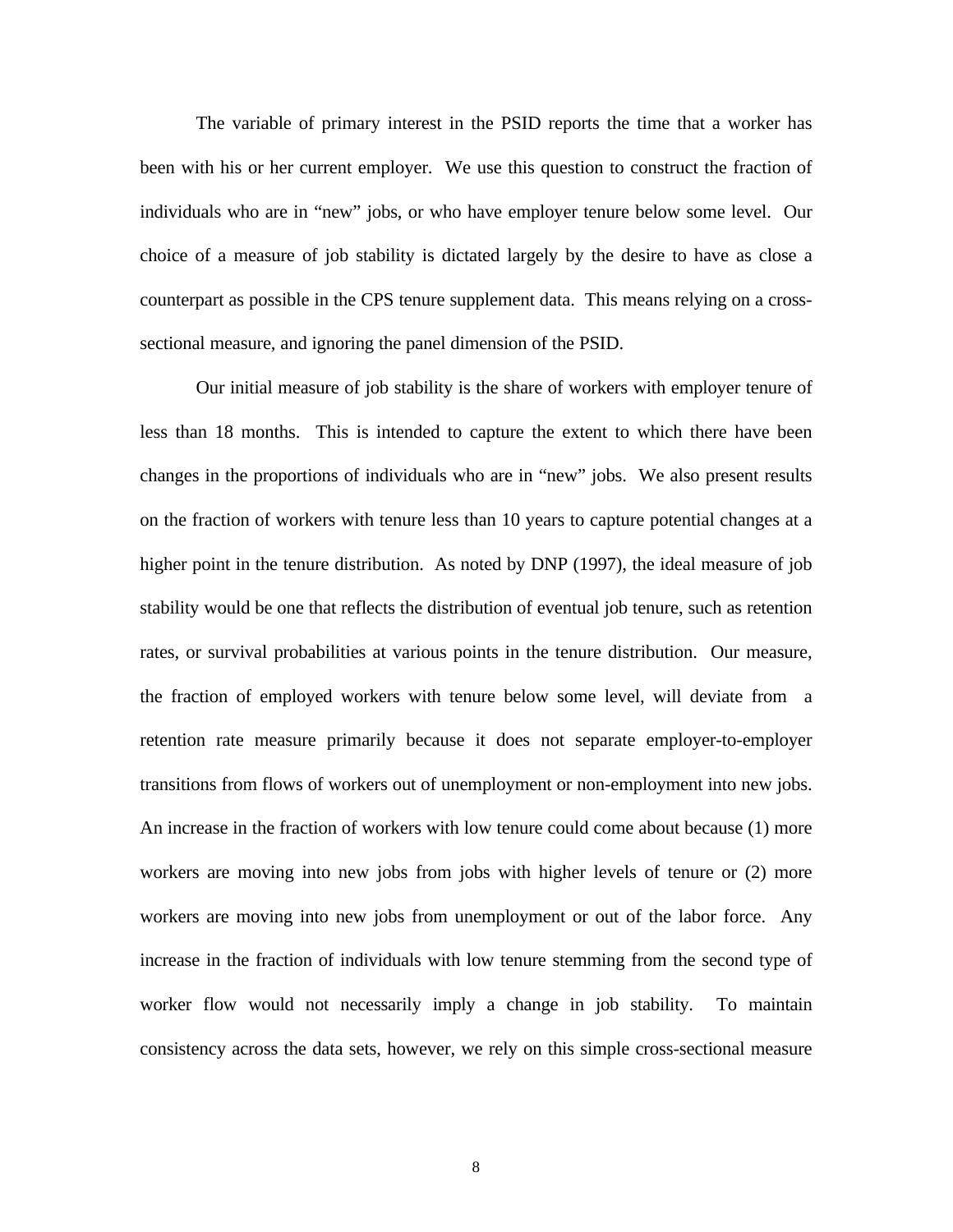and report below on the sensitivity of trends to conditioning on current or prior employment.

The choice of a time frame of less than 18 months is dictated by our desire to have a conceptually comparable measure of low tenure in the PSID and CPS. In the CPS employer tenure is generally reported in years, rather than months as in the PSID. Because we use a threshold for employer tenure in the CPS of less than or equal to one year, and assume that respondents follow a simple rounding rule, we believe the less than 18 month definition in the PSID is the most comparable. In the results for tenure less than ten years, we use a cutoff of 9.5 years in the PSID, or 114 months. For the survey years 1976 through 1977 and 1981 through 1992 this information is taken directly from questions about how long the worker has been with his current employer. An important disadvantage of using the employer tenure question is that it was not asked in the 1979 and 1980 survey, and was asked only of those under the age of 45 in 1978. While some previous work has used alternative measures to get around this gap in coverage of the employer tenure question, we prefer to use this, the most straightforward measure of employer tenure, in those years for which it is available.

Over the course of the sample period used here, there has been one potentially important change to the employer tenure question in the PSID. Prior to 1984, the survey asked respondents how long they had worked for their present employer, without distinguishing between total time with the employer and a worker's most recent spell of employment. Beginning in 1984, respondents were explicitly asked to provide the *total* time they had been with their employer. For workers who have multiple spells with a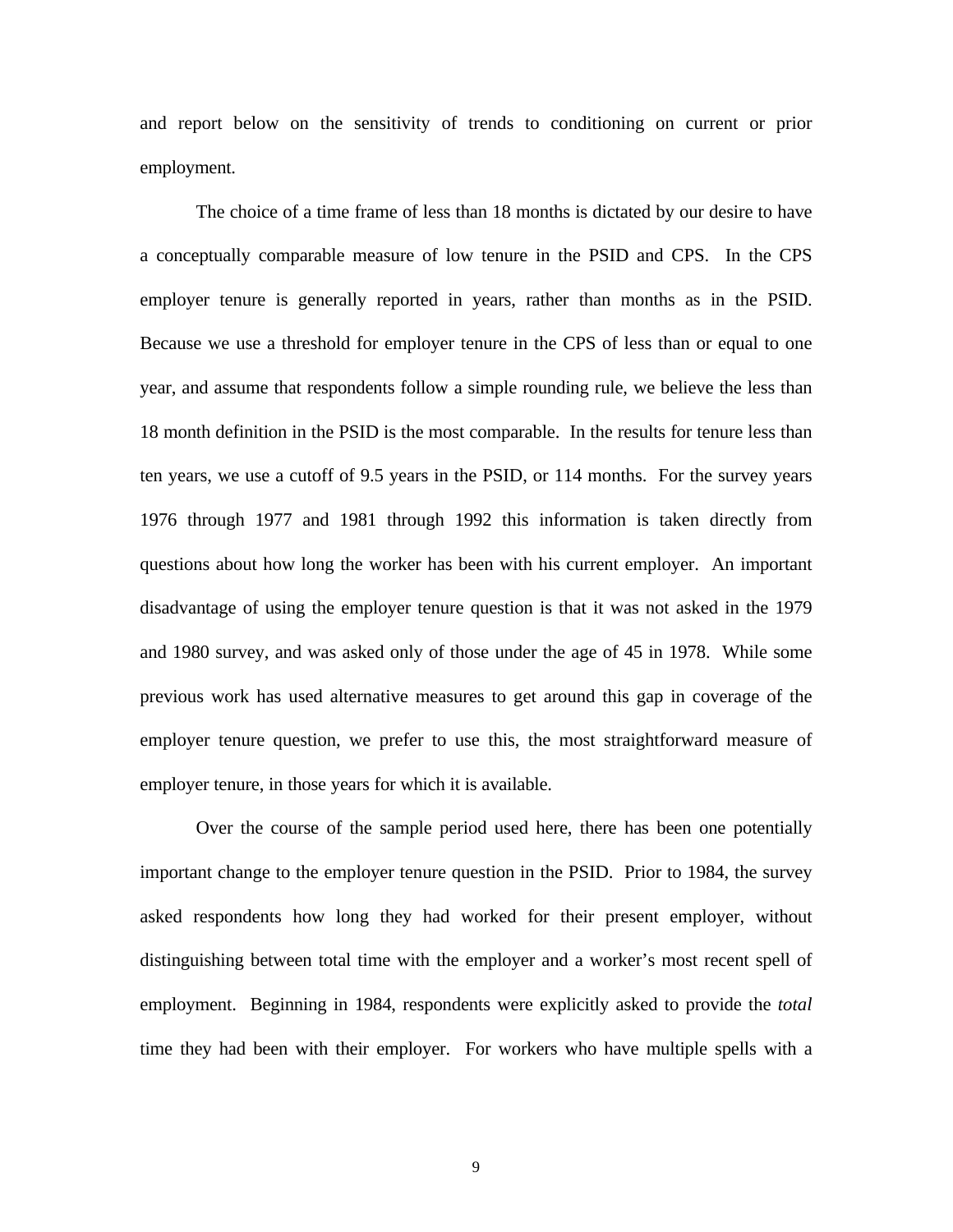given employer, separated either by non-employment or employment with other firms, this change in question wording will prompt different answers.

Some information is available on the potential effect of this change because, starting in 1988, the PSID collected information on length of total employment and time in the most recent spell. From the 1988 PSID we have calculated median tenure and low tenure rates based on total time with employer and time in the most recent spell. Median total tenure is approximately 2 months higher than median tenure in the most recent spell. The probability of having tenure less than 18 months is approximately 2 percentage points lower when using the total time with employer measure. This comparison, however, is very sensitive to the tenure cutoff used because the total measures are far more concentrated at six and twelve month increments.<sup>8</sup> When we calculate the probability of having less than 12 months of tenure, for example, the total time measure actually produces a slightly *higher* turnover rate than the measure based on time in the most recent spell. In 1996 the CPS also collected information on total tenure and tenure in the most recent spell with an employer. In these data, the fraction of workers with total tenure of one year or less is also very close to the fraction with current tenure of one year or less.

Note that all of these results provide an upper bound on the impact of this question change in the PSID. The effect will depend on both the difference between the two measures and on the earlier PSID respondents assuming that the old question referred to time in the most recent spell. It seems unlikely, therefore, that this change will produce a noticeable distortion in the trends. To the extent that this change is important, however,

 $\overline{a}$ 

<sup>&</sup>lt;sup>8</sup>This is because the total time measure is from a question asking for a response in months, while the time in most recent spell measure comes from a question eliciting the month and year that spell started.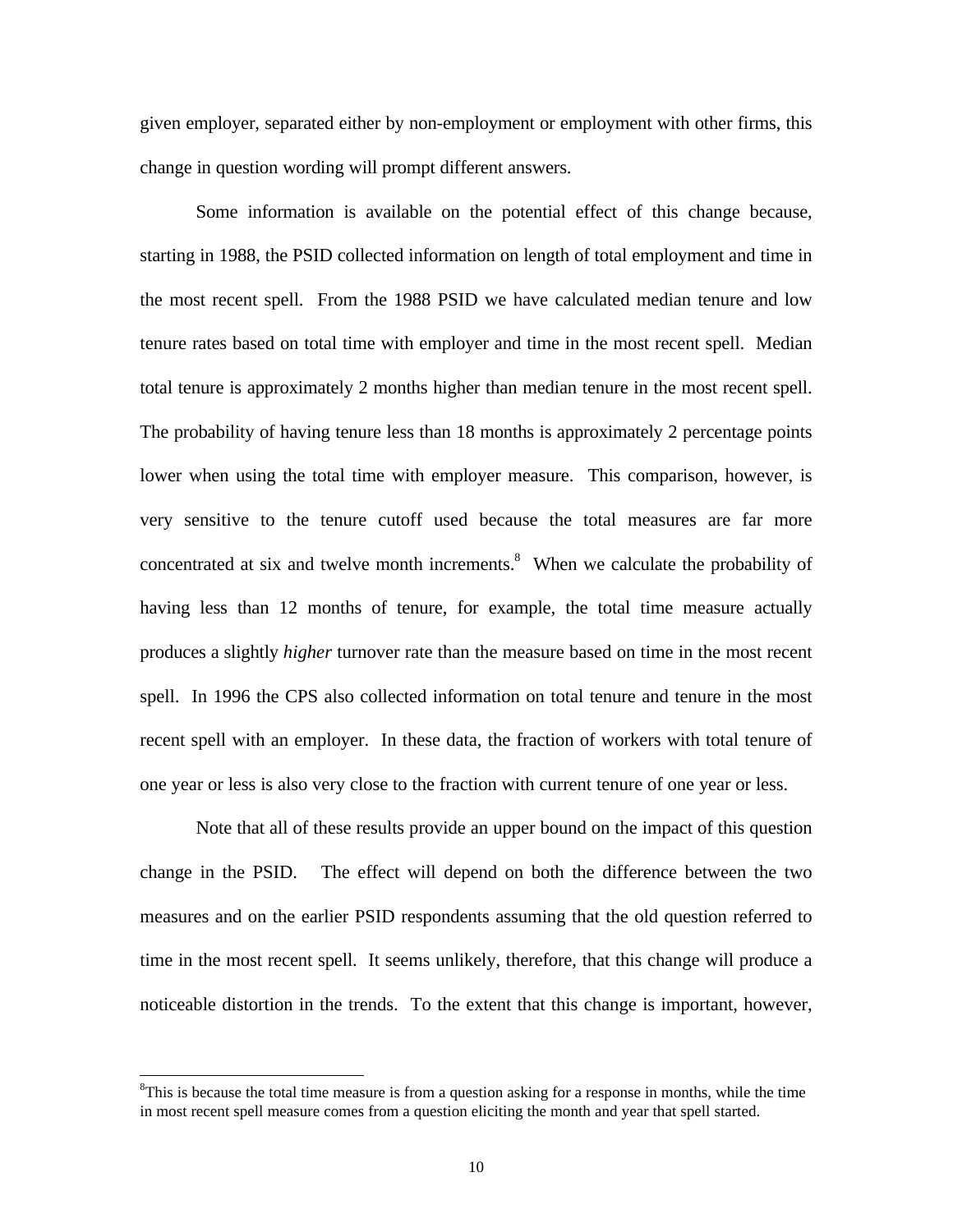we would expect to see a spurious decrease in the fraction with low tenure in the PSID beginning in 1984.

The difficulties in using the PSID tenure variables to measure job changes have been explored by Brown and Light (1992). They note the substantial difficulties in identifying employer changes in the PSID, and suggest and test a number of alternative schemes for partitioning the data into jobs. Their preferred method for is based on a comparison of employer tenure with time elapsed since the previous interview. If employer tenure is less than elapsed time since the previous interview they define a job change. We follow Brown and Light (1992) in relying exclusively on the employer tenure variable from 1976 forward. The difference between our measure and their recommend measure of job change is that we focus on a fixed time period prior to the survey (18 months) rather than the time since a worker's prior survey. This again is a function of our utilization of the PSID as a series of cross-sections to be compared with the CPS crosssections, rather than using the panel nature of the data and tracing out all job changes for the same individual over time.

Finally, at least one major alternative to the employer tenure question exists in the PSID and has been used by other researchers in this literature for discerning employer changes. This is the "position" tenure question, as was used by Polsky (1996). One advantage of using this question is that is was asked in every year from 1976 through 1996. The problem, of course, is that low position tenure may reflect a recent position change or promotion but no change in the employer. Polsky (and others) use additional information on the reason for the job change to find "promotions" and eliminate these from their job change counts. The detection of promotions, however, is itself a difficult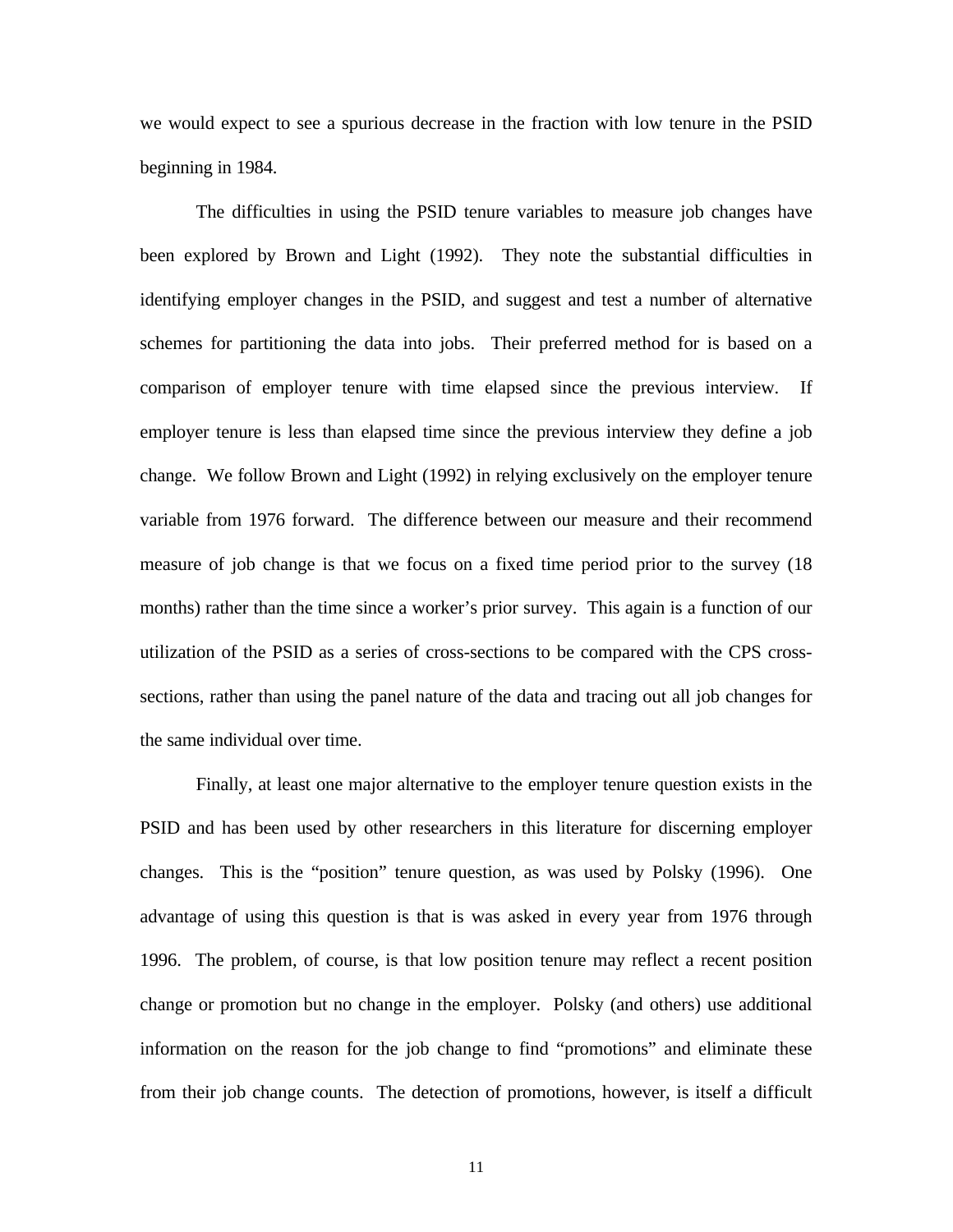task. The primary source for identifying promotions is the "reason for job change" question which distinguishes promotions from other types of job changes. This is likely to leave some within-employer moves identified as job changes since some of the other possible responses could also reflect within-employer movements,<sup>9</sup> and because of missing values in this variable. To counteract this, Polsky (1996) also compares position tenure to employer tenure and eliminates job changes for workers whose employer tenure is greater than position tenure.

An additional concern with the position tenure variable for our purposes is that between 1983 and 1984 the question wording was changed from asking about *how long* a worker has been in his or her present position to asking *when the current position started* (calendar month and year). The result of this change from responses in terms of a number of months to a responses of a starting calendar month is that heaping of responses around multiples of 12 (and 6) months is much more common prior to 1984. The employer tenure question, in contrast, has always been asked in terms of the length of employment, rather than a calendar month when the employment began. We present results below that suggest this change in the position tenure question could have important effects on conclusions regarding the time trend in job changing.<sup>10</sup>

Because the exact variable used in the PSID may be crucial to reconciling differences in the literature, we first present results comparing these alternative low tenure measures in the PSID. Figure 1 illustrates trends in several alternative low tenure series.

 $\overline{a}$ 

<sup>&</sup>lt;sup>9</sup>Other possible responses to the reason for job change question that might also be applicable to withinemployer changes (in addition to "promotion") include "wanted a change in jobs," "other or transfer," "job completed."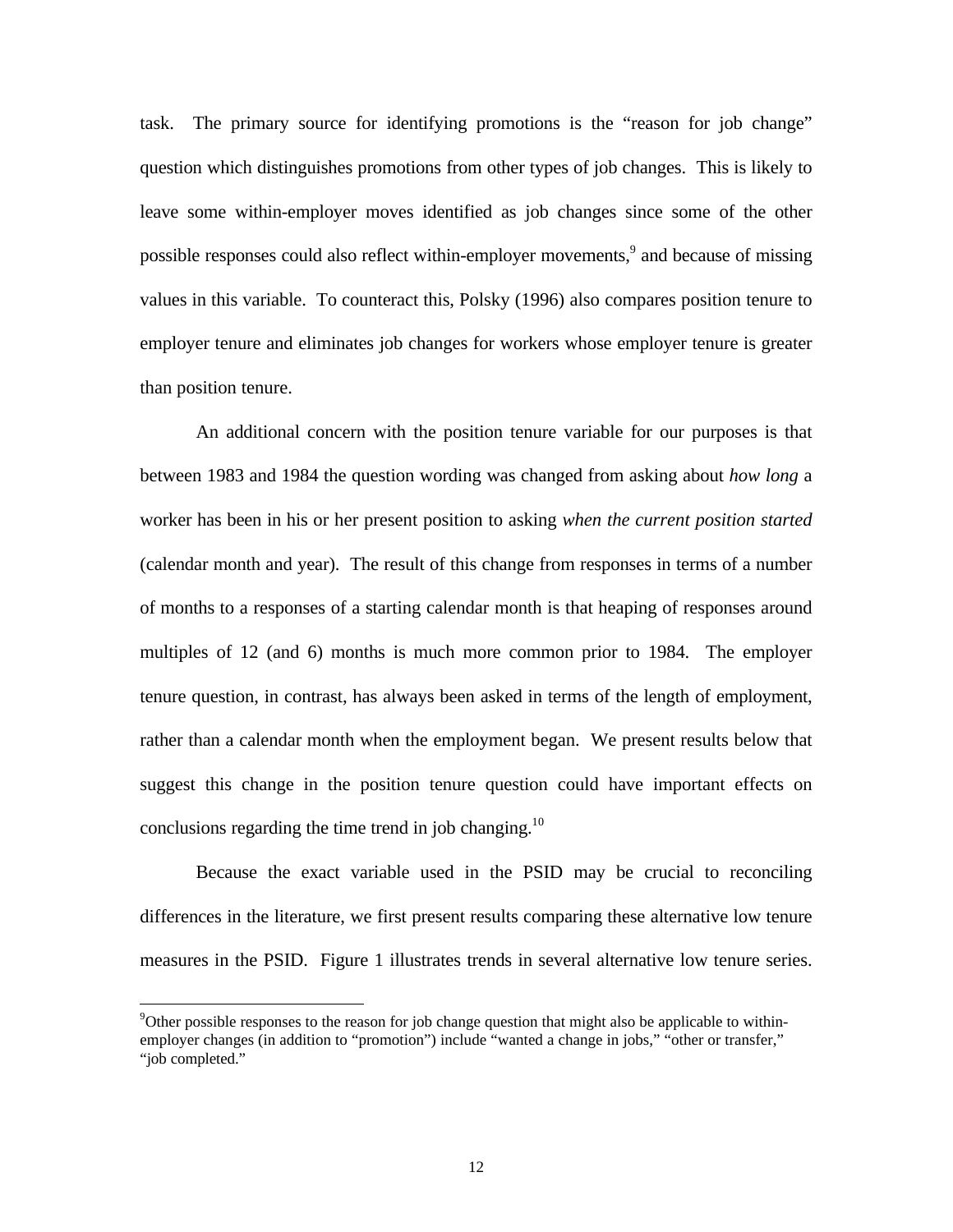First, the figure shows two series based on responses to the PSID question involving "position" tenure. Using the position tenure variable we constructed a series of dummy variables equal to one if (1) position tenure is less than or equal to one year and (2) the individual's reason for changing jobs was not "promotion." This series, labeled "position < 13 months" shows a downward trend over time. We also include a comparably defined series for "position < 12 months." If heaping at 12 months becomes substantially less important following the change in question wording (from months in position to calendar month position started), these two series should be closer together starting in 1984. This is precisely what is shown in Figure 1, with the less than 13 months measure showing a slight downward trend, and the less than 12 months measure showing a slight upward trend.<sup>11</sup>

Another important comparison in Figure 1 is that between measures based on position and employer tenure. Figure 1 shows a series based on employer tenure of less than 12 months. This comparison suggests that eliminating position changes that respondents identify as promotions leaves a substantial number of position changes that do not have a corresponding employer change. We also show the main series used for our comparisons with the CPS, representing employer tenure of less than 18 months.<sup>12</sup>

 $\overline{a}$ 

 $10$  Another alternative is to use the "reason for job change" question in the PSID. In addition to the problems noted by Polsky with use of the variable, it is triggered from the response to the position tenure question and so has all of the advantages and disadvantages of that question as well.

 $11$ This potential problem is recognized by Polsky (1996) and he adjusts for heaping by using the longitudinal aspect of the PSID to identify those who round down to one year from those who round up. While this may solve some of the problem, the patterns shown in Figure 1 nonetheless suggest that turnover rates and trends in them based on this variable may be quite sensitive to how the heaping issue is handled.

 $12$ We do not include a comparable position tenure series using the 18 month cutoff since it is not generally possible to identify promotions occurring more than 12 months ago.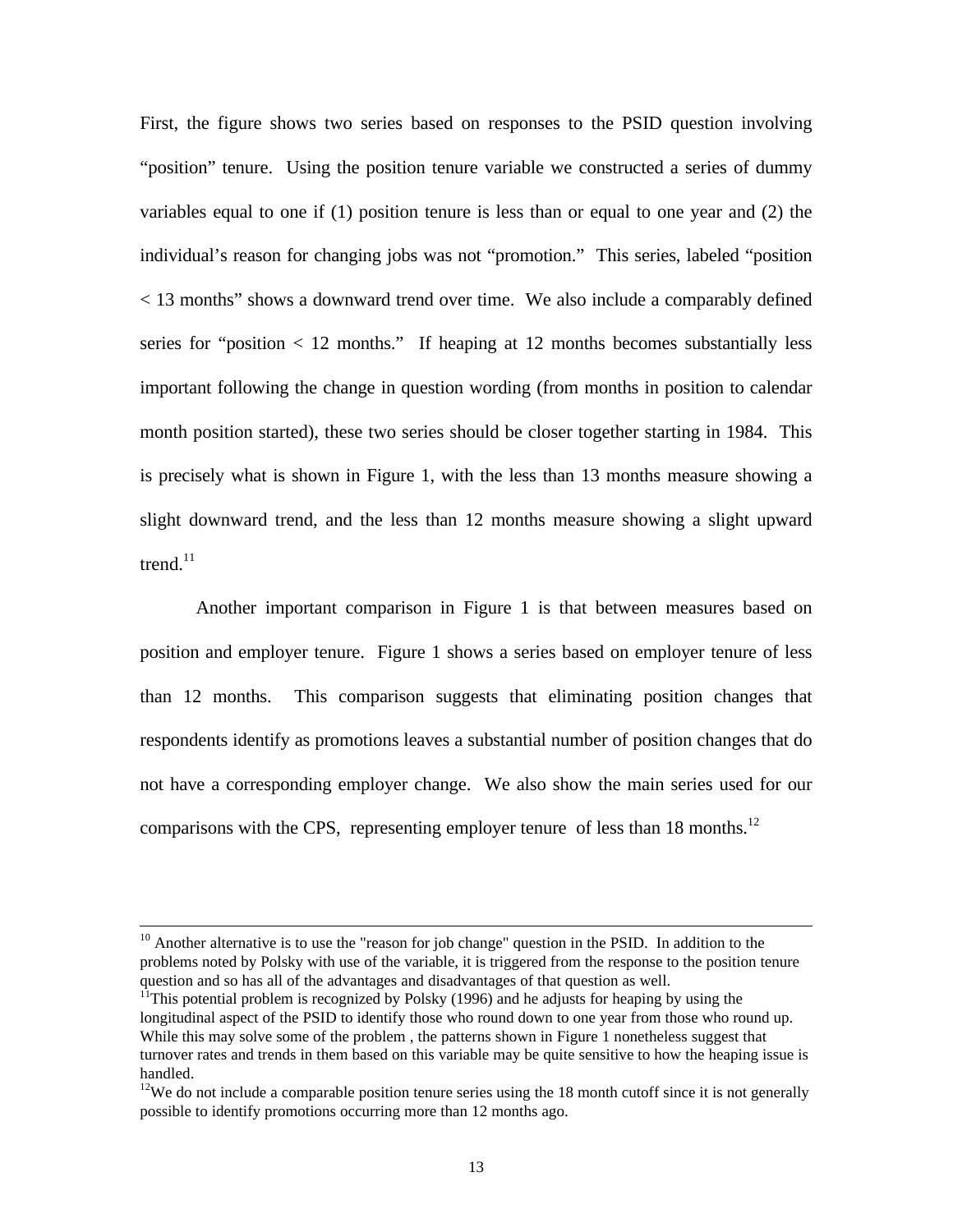A final example of the sensitivity of low tenure rates to the particular question used comes from inspection of the early years of the PSID data in which data are available on time in the current "job" rather than with the current employer, or in the current position. For the years 1972 through 1974 we show the probability of having job tenure of less than 12 months.<sup>13</sup> This is relevant to our analysis because, as explained below, the early years of CPS data we use refer to "job" rather than employer. While the comparison is made difficult by differences in bracketing and by the fact that the same questions were not asked in the PSID in the same years, Figure 1 suggests that the "job" based question results in significantly higher turnover rates than those based on employer tenure.

### *B. CPS*

-

The CPS data we employ come from the tenure supplements included in the CPS in January of 1973, 1978, 1981, 1983, 1987, and 1991. We also use the employee benefits supplements from May 1979 and April 1993, and the displaced workers supplement from February 1996, which asked about employer tenure.<sup>14</sup> All data are weighted by the supplement weights, when available, or by the basic CPS weight when supplement weights are not available.<sup>15</sup> In practice, however, weighting makes very little difference to the results.<sup>16</sup>

<sup>&</sup>lt;sup>13</sup>We use less than 12 months as the cutoff for this "job"-based series because job tenure is reported only in bracketed quantities during these years.

 $14$ Information on tenure is also available in the 1983 and 1988 employee benefits supplements.

<sup>&</sup>lt;sup>15</sup> Supplement weights are not available in 1978 and 1981.

<sup>&</sup>lt;sup>16</sup> We also performed the analyses in the paper using adjusted supplement weights that take into account non-response to the tenure questions. This also made very little difference to the results. Further details are available from the authors by request.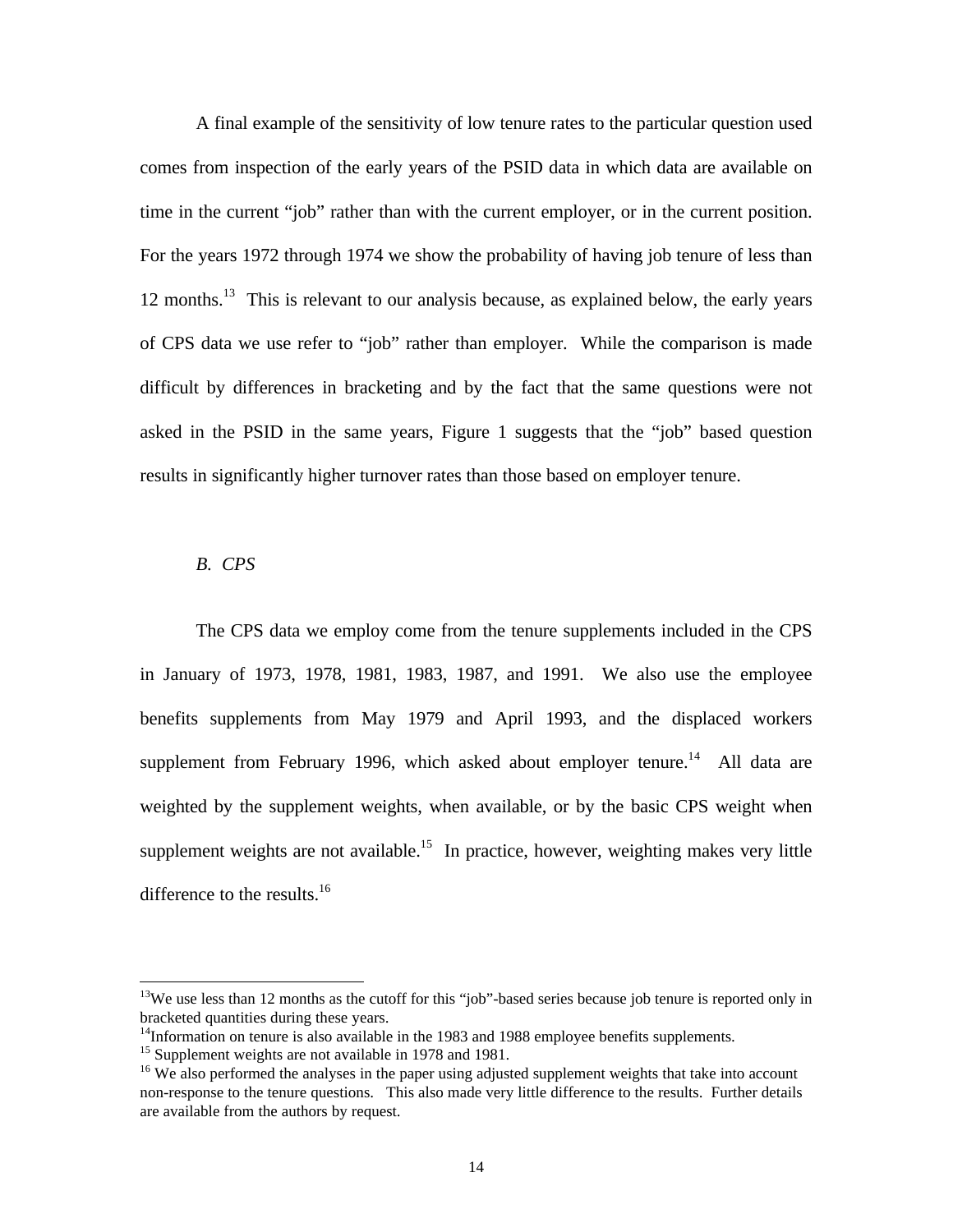Our measure of job stability in the CPS is based on the tenure question asked in the various supplements. In 1973, 1978, and 1981 this question asks what year individuals started working in their current job. In these years we record individuals as having tenure of one year or less if they started working in their current job in year *t* or in year *t* - 1. Because the question was asked in January, this measures the incidence low tenure within a 13 month window. Also note the emphasis on "job" rather than "employer." Individuals could potentially give their tenure in a particular position rather than their tenure with a particular employer, thus understating their tenure with their current employer, as suggested by comparison of alternative PSID series above.

In 1979 and from 1983 forward the CPS question asks about the length of time individuals worked for their current employer. The shift from calendar to elapsed time may cause the share of workers with low tenure to increase, however. For tenure longer than 1 year, the CPS measures tenure in integer years. If individuals follow a simple rounding rule, the "1-year or less" tenure variable in the CPS will include all individuals who started working for their current employer in an  $18$ -month window.<sup>17</sup> Given our interpretation of the questions and responses over time, the series we report based on the "new" question represents the fraction of individuals with *employer tenure less than 18 months*; the "old" series refers *to "job" tenure less than or equal to 13 months.*

Several previous authors using the CPS have noted the question changes over time and limited their analyses to the post-1981 data. Farber (1995), however, finds that the share of individuals with low tenure remains stable using both the "old" and "new" tenure questions to examine trends spanning the change in question. We think it likely, however,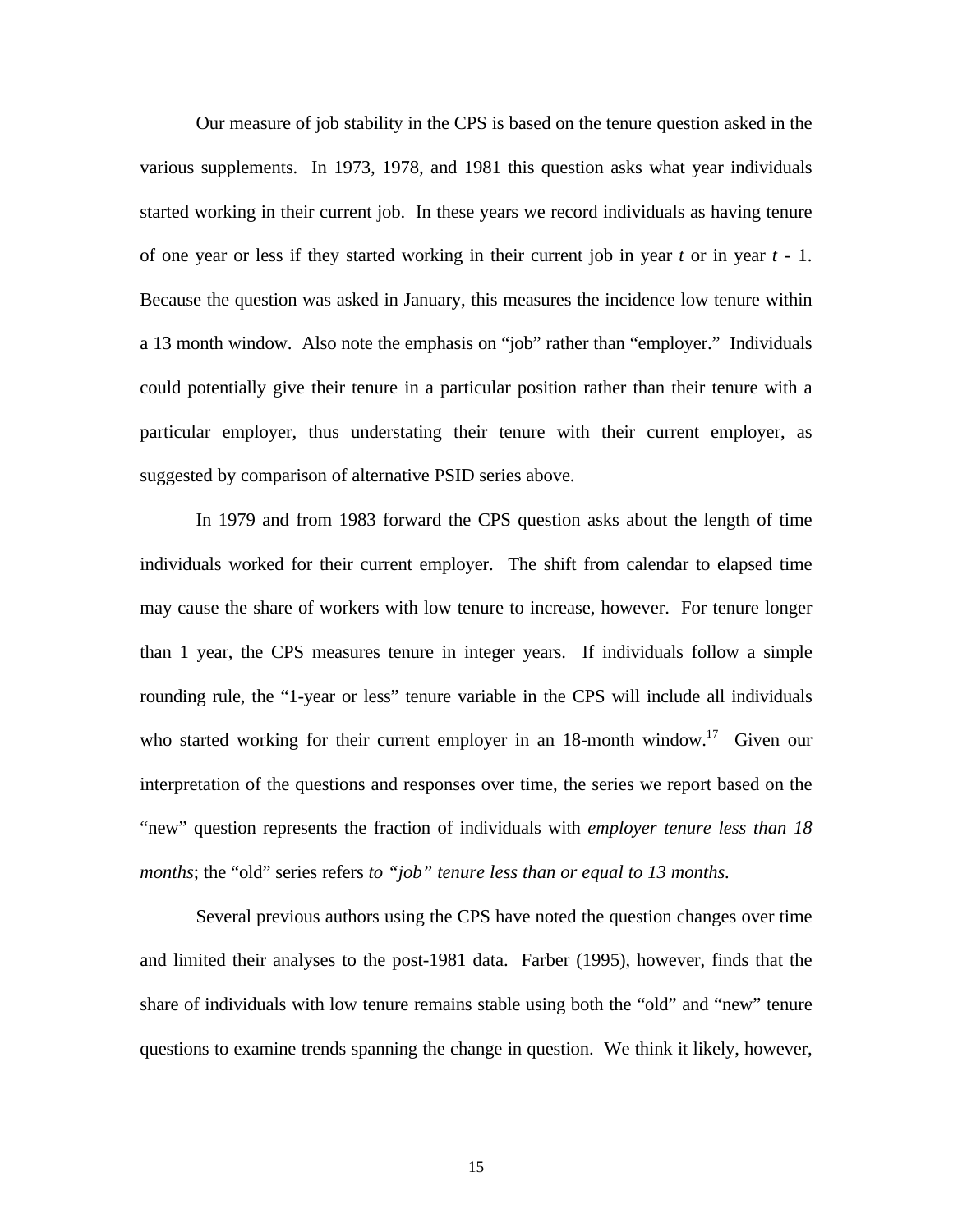that the simultaneous shifts from "job" to "employer" tenure and from calendar to elapsed time were roughly off-setting in their impact on our measure of low employer tenure. Given this it may be difficult to distinguish changes in job stability between the 1970s and 1990s using CPS data. In the results that follow, we show a break in series based on the "old" and the "new" questions to highlight that the series may not be consistent over time.

One difference between the CPS results in this paper and those in the literature is that previous studies using the CPS tenure supplements have not limited their focus to heads-of-household and spouses. To the extent that trends for non-heads/spouses differ from those of heads and spouses, we may find results that are at odds with this literature. We have calculated low tenure probabilities for both groups in the CPS separately and find that the share of both female and male non-heads/spouses with low tenure is higher than that for heads/spouses for both sexes.<sup>18</sup> The trends, however, are similar. Among males, it is also the case that non-heads/spouses are a relatively small fraction of the overall sample, ranging from 10 to 15 percent of men aged 20 to 59. It seems unlikely, therefore, that this sample selection issue alone would drive differences between our study and others using the CPS.

## **III. Trends in Job Stability**

-

*A. Share of Workers with One Year or Less of Tenure*

 $17$  Interviewers were instructed to follow this type of rounding rule if individual answered the "new" question with a non-integer response (Bureau of Labor Statistics 1997).

 $18$ <sup>18</sup> These results are available from the authors by request.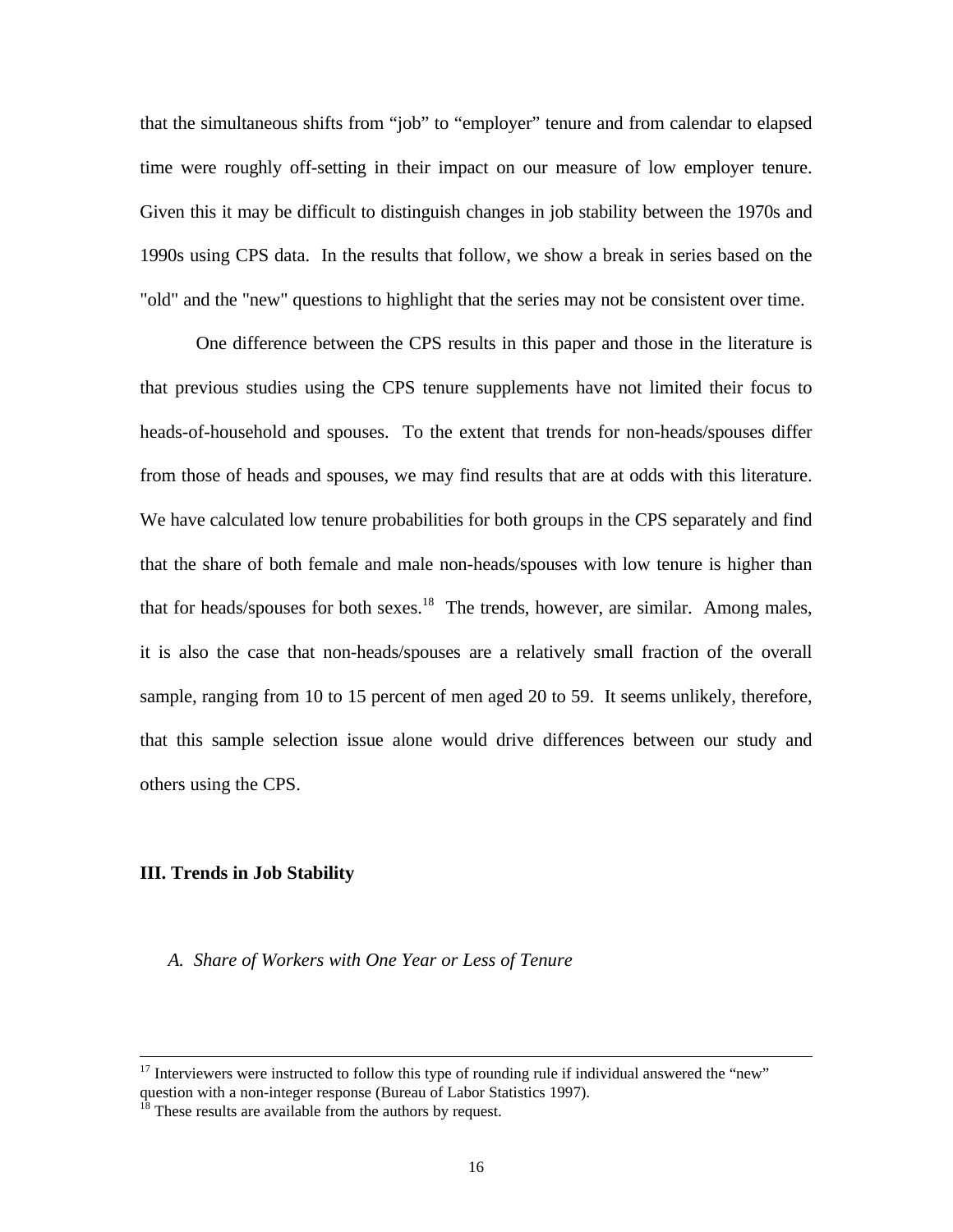We focus first on the share of employed individuals with 1 year or less of tenure as our measure of employment stability. Figures 2a and 2b present trends in the fraction of workers with low tenure for the period 1973 to 1996. Error bands are twice the standard error of each annual estimate.<sup>19</sup> For men this figure evinces little systematic difference either in level or in trend between the CPS and PSID, particularly after 1983.From 1983 through 1996, we find a slight increase in both data sets in the early 1980s, a decline during the early 1990s, and an increase in the middle 1990s. The peaks and valleys are somewhat more pronounced in the PSID (particularly the decline between 1988 and 1992), but the overall pattern of the incidence of low tenure is quite consistent between the two data sets.

In the years prior to 1983, the consistency across data sets is less clear, both because of some apparent deviations in the trends and because of fewer observations available in the PSID. Recall that the break in the CPS series between the "old" and "new" questions coincides with a change in the relevant question reference from job to employer. Thus, our expectation is that the CPS observations using the "old" question may be elevated as individuals reported changes in "jobs" that could have occurred without a change in employer. Of course, the change in the time period over which tenure is reported (from 13 to 18 months) would counter this tendency. The evidence in Figure 2a is consistent with the hypothesis that, on balance, the "job" to "employer" change dominates, resulting in slightly elevated low tenure rates in the early years of the CPS. The major exception to this hypothesis is 1979, where, despite using the "new" question,

-

<sup>&</sup>lt;sup>19</sup> In the CPS, standard errors are estimated as  $[p(1-p)/N]^{1/2}$ , where p is the share of the sample with 1 year or less of tenure and *N* is the number of (unweighted) observations in the cell. To address sample design issues in the PSID, standard errors are estimated using balanced half-sample replication (Wolter 1985).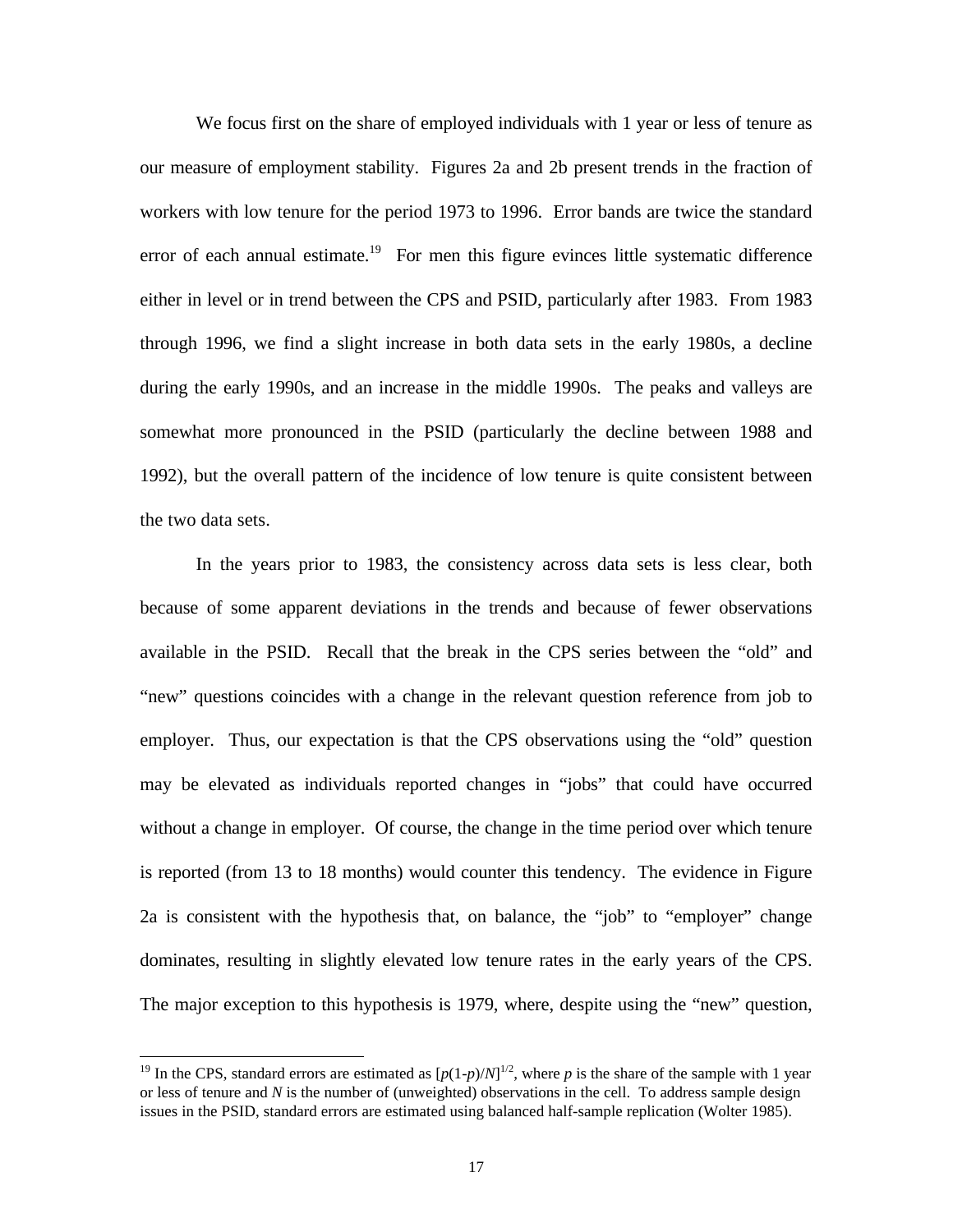the incidence of low tenure would appear to be substantially higher than the surrounding years in the CPS and the PSID. Unfortunately, this comparison is based on only three annual observations in each data set, and the data points are not for the same years. Thus, our main conclusion from Figure 2a is that the two overall series are very consistent from 1983 forward, but somewhat less consistent when the 1970s are considered.

Figure 2b shows the fraction of all employed women with tenure less than 18 months. The fraction of women with low tenure is generally 3 to 6 percentage points lower in the PSID, but the trends are comparable. An exception to this is 1993 in which the PSID fraction is nearly identical to that produced from the CPS. Neither data set shows strong evidence of an increase in the fraction of women with low tenure during the 1980s and 1990s. The CPS shows a slight increase in this fraction in 1996, while the PSID shows a slight decline if we consider the entire period from 1981 through 1996. As was the case for men, the 1979 observation from the CPS is substantially higher than any of the surrounding years and remains somewhat of an anomaly.

We have also explored the effects of restricting this analysis to employed individuals. If individuals lose high tenure jobs and remain unemployed for extended periods or leave the labor force, the fraction of employed individuals with low tenure will not change. To investigate this we have examined trends in the fraction of the entire population with low job tenure, counting those who are not employed in the low-tenure group. In both data sets we found that the population-based trend in the probability of having one year or less of tenure was very similar to the employment-based trends discussed below.<sup>20</sup> Using the PSID, we have also estimated the fraction of workers with

 $\overline{a}$ 

 $20$  These results are available from the authors by request.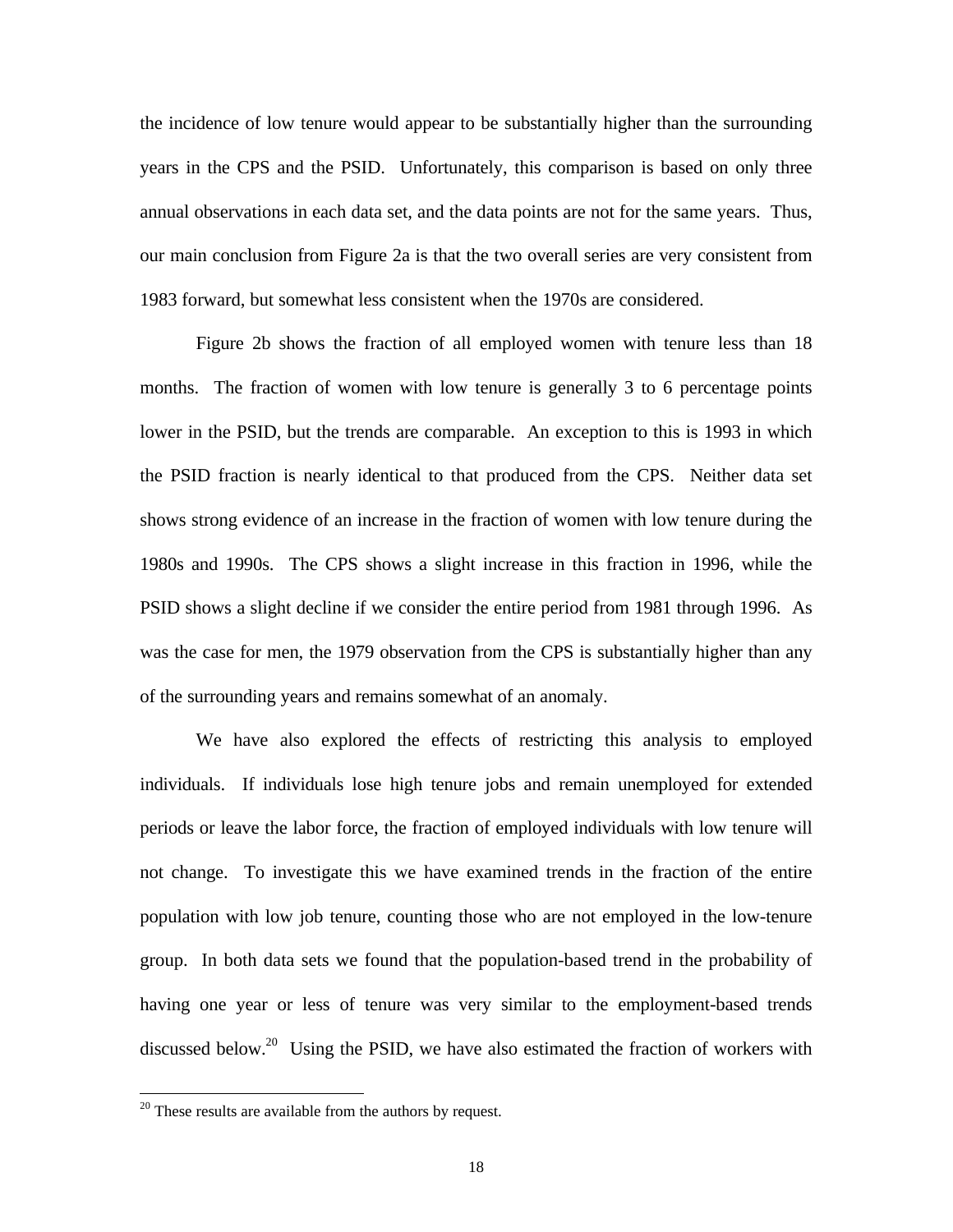low tenure in one year who were employed in the previous year, to eliminate new entrants into employment from our calculations. This also produced a time series with virtually the same trend.

Trends in low tenure for men, by age subgroup, are presented in Figure 3a. There is evidence from the PSID of an increase in the incidence of low tenure among young men, particularly from 1976 to 1990. For the 20-29 year old males in the PSID low tenure rates increase from an average of .32 between 1976 and 1982 to an average of .37 between 1986 and 1996. In the CPS the low tenure share is quite stable near .36, with the exception of 1979 and 1996, where it was closer to .41. Similarly, in the CPS the low tenure share for 30-39 year olds is roughly constant near .20 for the whole sample period, with perhaps a slight movement upward in 1996; a similar pattern appears in the PSID. For 40-49 year olds the incidence of low tenure in the CPS is consistently higher than in the PSID, although the series are quite close in 1993 and 1996. While we have no explanation for this difference in level, the trends are similar to the two younger age groups. For the oldest age group of men aged 50-59, both the PSID and CPS show a very slight increase in the incidence of low tenure through the early 1990s, with a subsequent decline in the mid-1990s. This decline is more pronounced in the PSID.

For women, shown in Figure 3b, there is little evidence of any significant changes in the fraction of different age groups with low tenure between 1981 and 1996. Among the youngest women there is a decline in the fraction in new jobs from 1981 through the early 1990s and then an increase in the last few years of our sample. For the older age groups, the fractions with low tenure are relatively flat over time.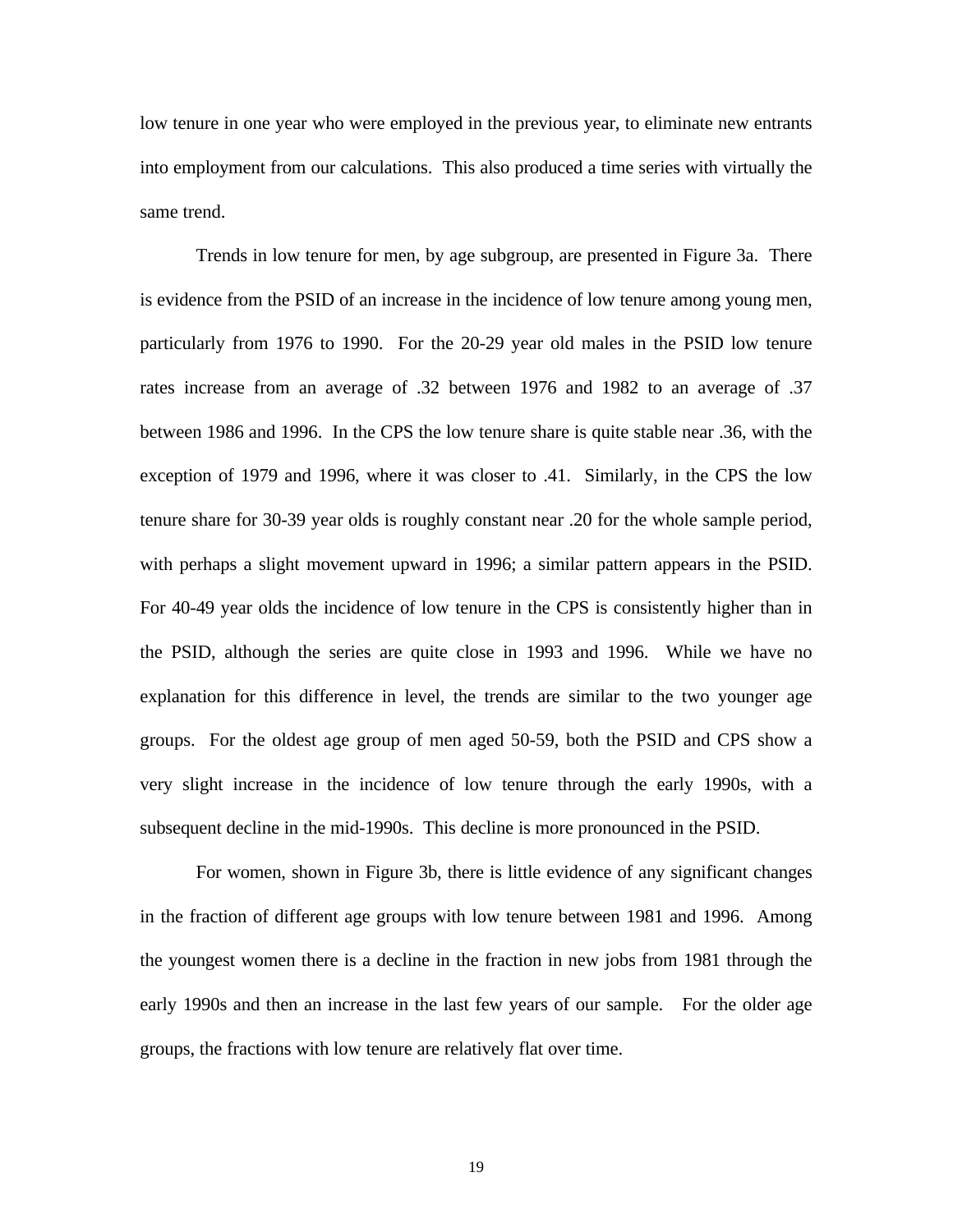For education subgroups, results from the two data sets are quite consistent and are presented in Figures 4a and  $4b$ <sup>21</sup> Both data sets show a divergence between less- and more-educated workers in the proportion with low tenure. We find a substantial upward trend for men with less than 12 years of education. Trends for the middle two education groups are relatively flat, although there may be some divergence between the data sets in the 1990s. In particular, the CPS figures show an increase between 1993 and 1996 in the incidence of low tenure, while the PSID figures show a decline. The trend for men with 16 or more years of education is slightly negative in both data sets. Results for women by education level are similar to those for men, and are presented in Figure 4b. Both data sets show an increase in the fraction of female high school dropouts with low tenure between 1981 and 1992. Over the same time period there is a reduction in the fraction of employed women with at least some college education who are in new jobs. $^{22}$ 

We have also tabulated fractions of low tenure for men separately by race. Results for white men are quite stable over time and remarkably similar across data sets. The results for blacks are more variable, reflecting the small sample sizes available in both data sets. Both sources suggest an increase in the incidence of low tenure among black men from the 1980s to the 1990s. The PSID results show a marked increase in rates of low tenure among employed black men from 1988 through 1991, followed by a decline. While we do not have an explanation for the temporarily large increase in the incidence of low

 $\overline{a}$ 

 $21$  Because the education question in the CPS changed between in January 1992, we use the recoding scheme proposed by Jaeger (1997) to define consistent groups across the break in question. In particular, Jaeger shows that agreement between the old and new questions is increased if individuals who attended but did not complete their 13th year of school are included in the "13-15" group.

 $22$  Because we have been unable to recover complete information on wives education from the PSID early release data, we have examined education-based differences for women only through 1992, the last year for which final release, fully documented PSID data are available.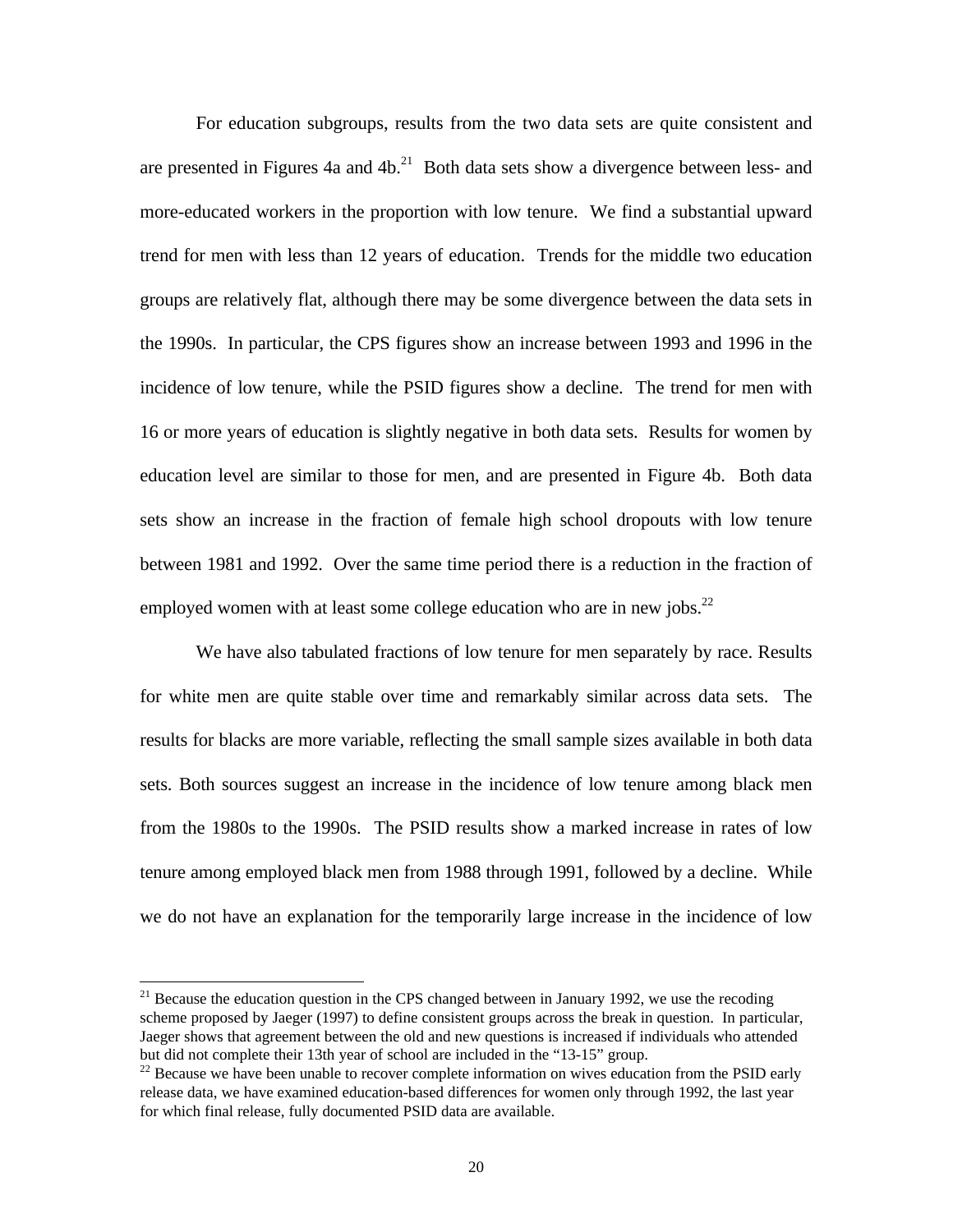tenure for blacks between 1988 and 1991 in the PSID, it suggests that studies ending during this peak period would be very likely to report divergent trends in the PSID and CPS. Using the longer sample period, however, we do not find such a discrepancy.

Throughout most of these subgroup results for males, we find that the incidence of low tenure in the CPS is generally greater than that in the PSID prior to 1983 while the levels are closer from 1983 forward. This supports our hypothesis that the CPS may be understating any upward trend in the data due to the change in the tenure question in the CPS. The visual evidence presented here is certainly not consistent with any systematic differences across the data sets after 1983. Similarly, the results for women offer no evidence of a change in the probability that employed women are in low tenure jobs between 1981 and 1996.

### *B. Alternative Measures of the Tenure Distribution*

To ascertain whether the trends and comparisons we describe in job stability are unique to the low end of the tenure distribution, we next consider an alternative measure of job stability. In Figure 5 we show the fraction of workers in each year with tenure less than 10 years for different age groups. This focuses attention on higher points in the tenure distribution and, particularly for older workers, may capture more of the potential changes in the overall distribution.

We begin by describing the results for males, shown in the left panels of Figure 5. The CPS gives consistently higher estimates than the PSID of the share of male workers with employer tenure less than 10 years, particularly for men 30-39 years old. Figure 5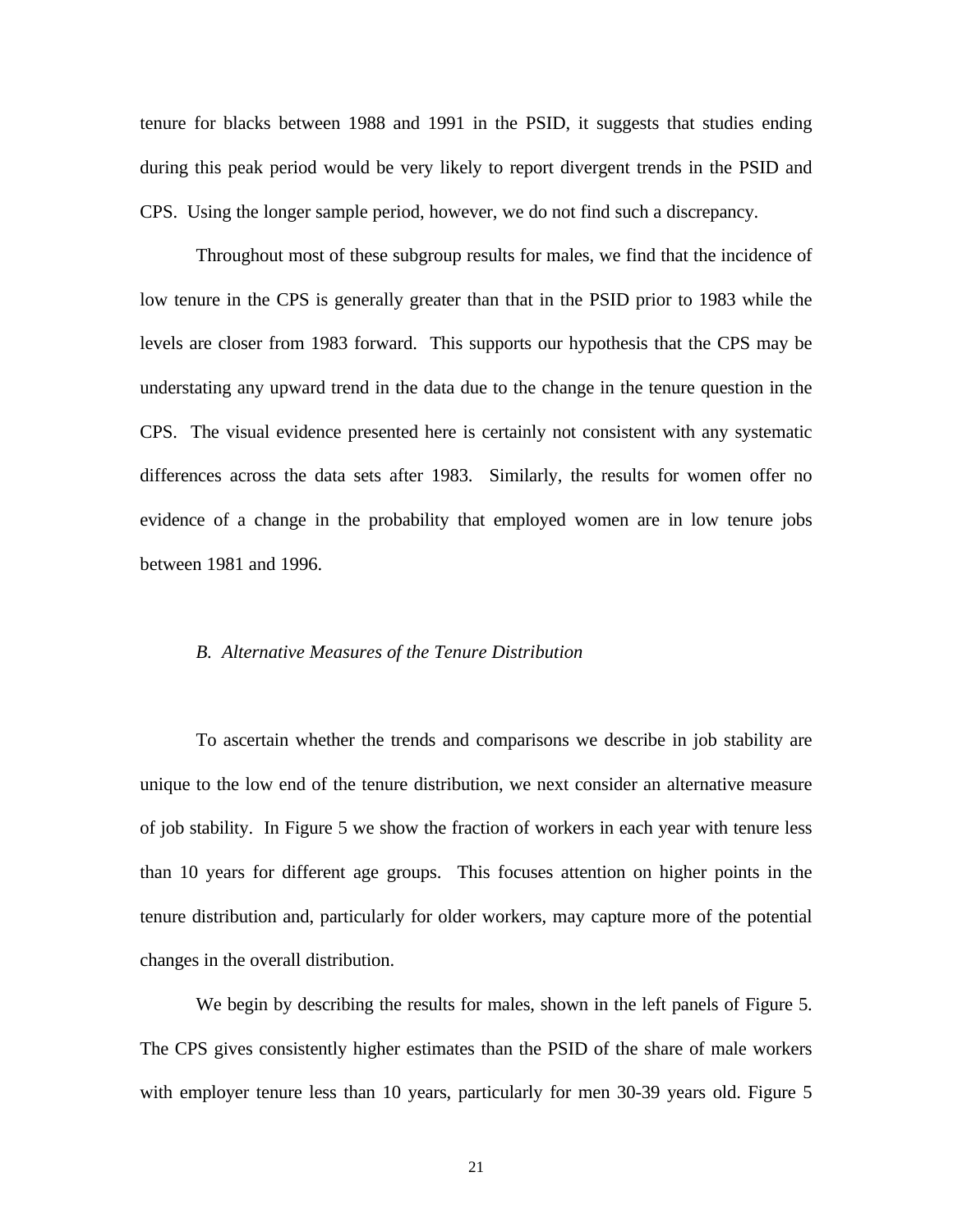also shows, however, that the trends in these measures are comparable across data sets. For workers age 39 and under, neither data set shows a sustained trend in this measure through the entire sample period. From 1983 forward, the series for workers in their thirties exhibit a shallow U-shape in both data sets. In contrast, for workers over age 40 both data sets show an increase in the fraction of workers with less than ten years of employer tenure. Unlike the results for the fraction of workers with one year or less of tenure, using this measure suggests an upward trend from the early 80s through the end of the sample that is found in both data sets. This trend is particularly strong during the 1990s, suggesting that the change in the tenure distribution is a fairly recent phenomenon.

The results for women in Figure 5 show a different pattern. Among women, the percentages with tenure less than 10 years have declined over time. This pattern is apparent in both data sets (except for the 30 to 39 year olds in the PSID) and is stronger in the PSID for the oldest women. Among women this measure of tenure less than 10 years shows no evidence consistent with a reduction in job stability.

We have also compared the full distributions of tenure in the CPS and PSID samples. To summarize these distributions over time we followed Farber (1995) and calculated interpolated quantiles of the distributions. Medians and  $90<sup>th</sup>$  percentiles were calculated separately by the age groups shown in Figure 5. This comparison results in much the same story as the probabilities of tenure less than ten years.<sup>23</sup>

### *C. Multivariate Trend Regressions*

 $\overline{a}$ 

 $^{23}$  Tables showing these results are available from the authors by request.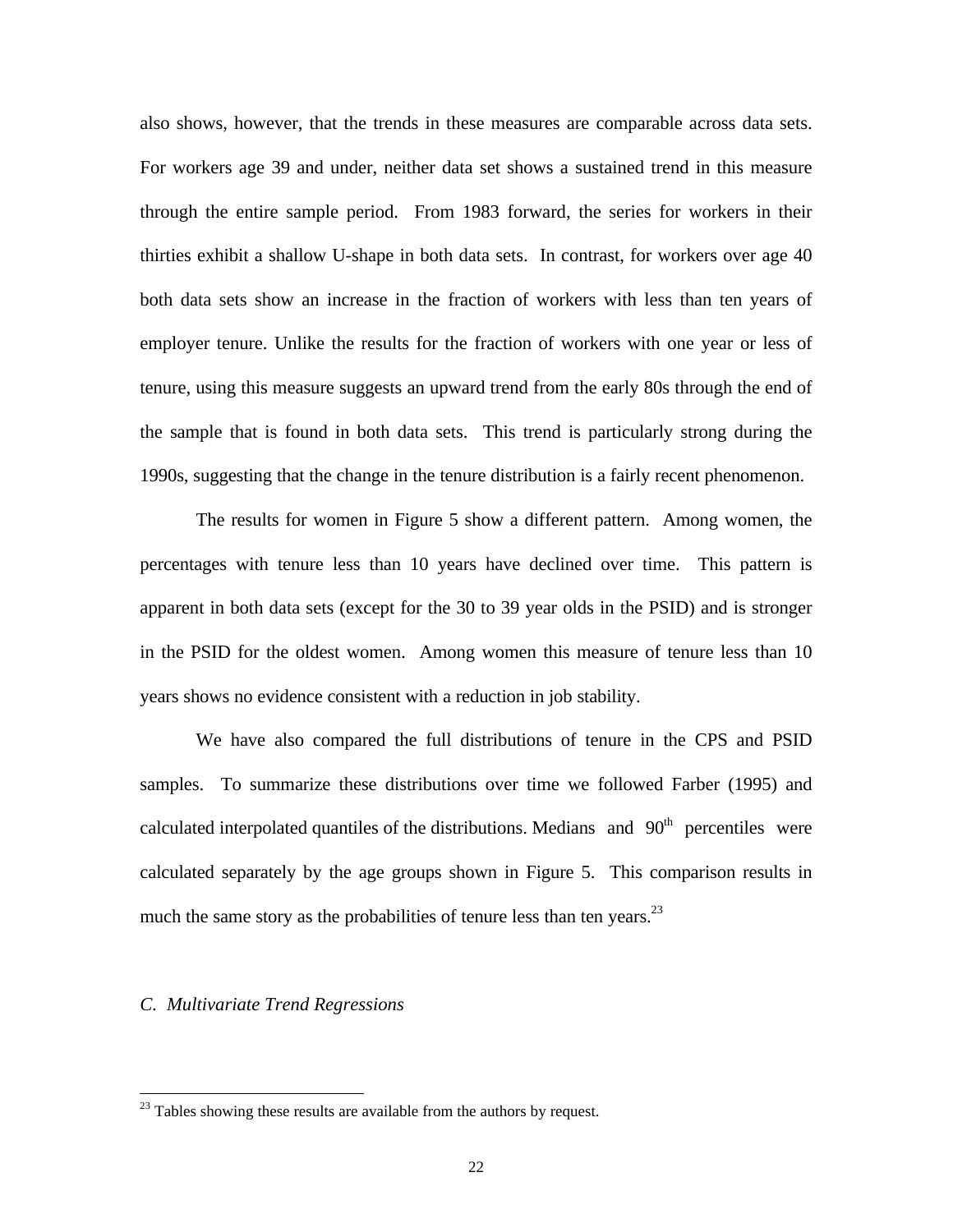To control for changes in composition within subgroups, we performed regression analysis of the incidence of low tenure using the PSID and CPS. This allows us to hold individual characteristics (age, education and race) constant and examine changes in the adjusted probabilities over time. Because the samples are more educated and slightly older by 1996 than in 1983, changes in the sample composition over time could mask changes in the fraction of workers with given characteristics with low tenure.

The estimation proceeds in two steps. In the first step we estimate a logit model on the probability of having employer tenure of less than one year or less than ten years and control for age, age squared, race, education and calendar year.<sup>24</sup> Using the calendar year coefficients we then create year-specific probabilities.<sup>25</sup> In the second step of the estimation these probabilities are regressed on a time trend using OLS. Because the error term in this second-stage regression is heteroskedastic, we present heteroskedasticityconsistent standard errors estimated using the jackknife.<sup>26</sup> We estimate the model for the full sample as well as separately for each age, education, and race group; the results are presented in Table 1.

The first four columns of Table 1 show the estimated trends in the regressionadjusted probabilities of tenure of one year or less for the two data sets. We show results for both the full periods and for the 1983 through 1996 period. We focus our attention on the latter period because we view the samples as more consistent (and more comparable to one another) from 1983 through 1996. Between 1983 and 1996, for the full sample,

1

 $24$  We control for education by including dummy variables for the education groups shown in Figure 4. <sup>25</sup> In creating these probabilities the logit function is evaluated at the observed mean of the other covariates.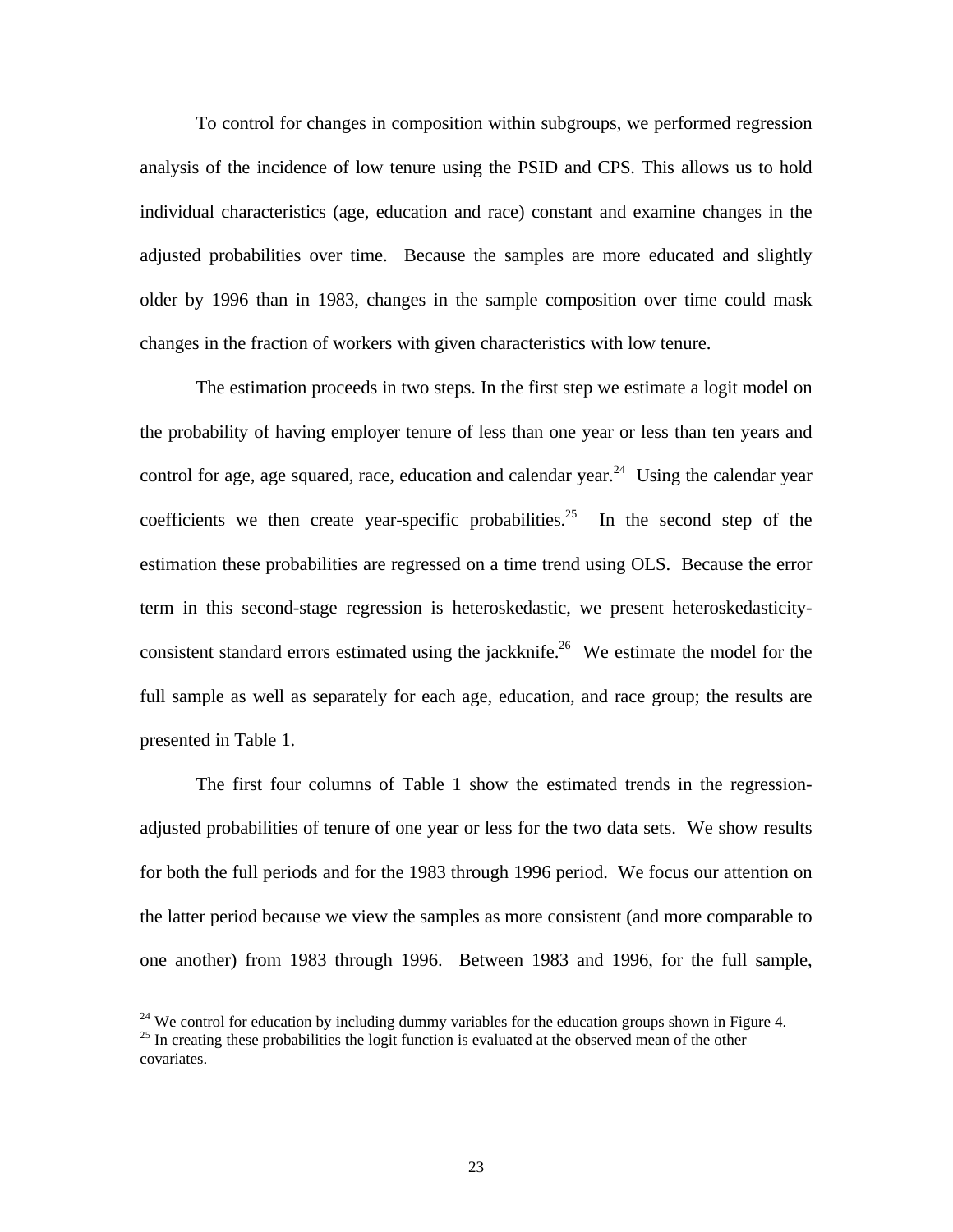neither data set produces a statistically significant trend in rates of tenure less than or equal to one year. Within certain subgroups, the estimated trend in the CPS is larger, although often not statistically significant. In the PSID, there are statistically significant trends only for 40-49 year olds, high school graduates and blacks. The trends for 40-49 year olds (as well as 50-59 year olds) and high school graduates are also statistically significant in the CPS. In addition, the estimated trend for black men has a large point estimate in the CPS, but has an equally large standard error.

The results for the period beginning in the 1970s are substantially different than those beginning in the 1980s. First, in the PSID, including the years 1976, 1977, 1981, and 1982 produces a statistically significant and upward trend for almost every subgroup. The pattern of a smaller increase in the CPS from the 1970s and 1980s is consistent with our hypothesis that the question changes lead to an overstatement of low tenure probabilities prior to 1983. The PSID data are more consistent over the entire period from 1976 through 1996, and provide evidence of a small increase in the fraction of male workers in new jobs from the mid-1970s to the mid-1990s. This evidence also indicates that measured trends in job tenure are sensitive to the exact period under consideration.

Columns 5 through 8 of Table 1 present results for the trend in the percentage of workers with employer tenure of less than 10 years. The trend in the fraction of men with less than 10 years of employer tenure is positive and statistically significant in almost every subgroup from 1983 to 1996. The estimated trend is stronger in the PSID, with the magnitude of the trend effect typically equal to approximately twice the trend estimated

-

 $26$  MacKinnon and White (1985) show that the small-sample performance (which is certainly relevant here!) of jackknife standard errors is superior to other heteroskedasticity-consistent standard errors such as those suggested by White (1980).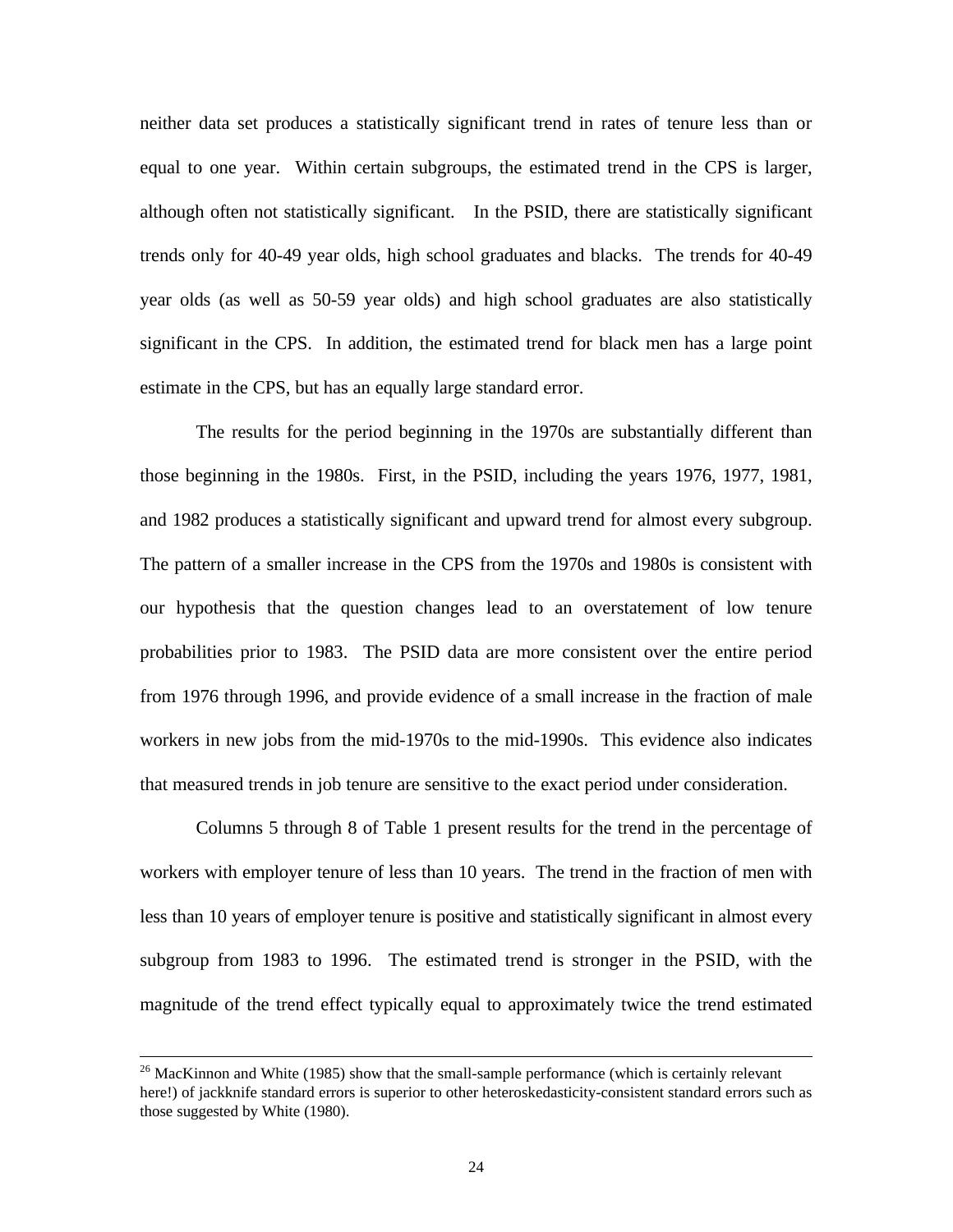using the CPS. After adjusting for age, education and race, there is strong evidence from both data sets that workers are more likely to be in jobs with tenure less than ten years in the 1990s relative to the 1980s. In general the regression-adjusted probabilities provide more evidence of a decrease in job stability than did the unadjusted figures shown in the previous section.<sup>27</sup> This is not surprising since the sample is both more educated and older at the end of the period and both of these characteristics are associated with lower probabilities of being in relatively new jobs.

### **V. Discussion and Conclusion**

 $\overline{a}$ 

We conclude from these results that the PSID and CPS provide consistent pictures of job stability during the 1980s and 1990s. Overall, the fraction of workers with very low employer tenure (one year or less) changed little during this period. Less educated individuals had increasing probabilities of being in new jobs while college graduates had stable or slightly decreasing probabilities. When we consider the fraction of workers in jobs with less than ten years of tenure however, there is consistent evidence of a decrease in employer tenure over the 1980s and 1990s. This decrease was particularly strong during the 1990s when we control for the age, race, and education composition of the samples.

Differences in the trends based on measures of tenure less than or equal to one versus less than ten years suggest some ambiguity in our overall conclusion regarding job

 $27$  In addition to the evidence from the figures in previous sections, we have also estimated the trend terms shown in Table 1 without conditioning on age, education and race in the first stage. These "unadjusted" trend coefficients are consistently smaller and are often not statistically significant.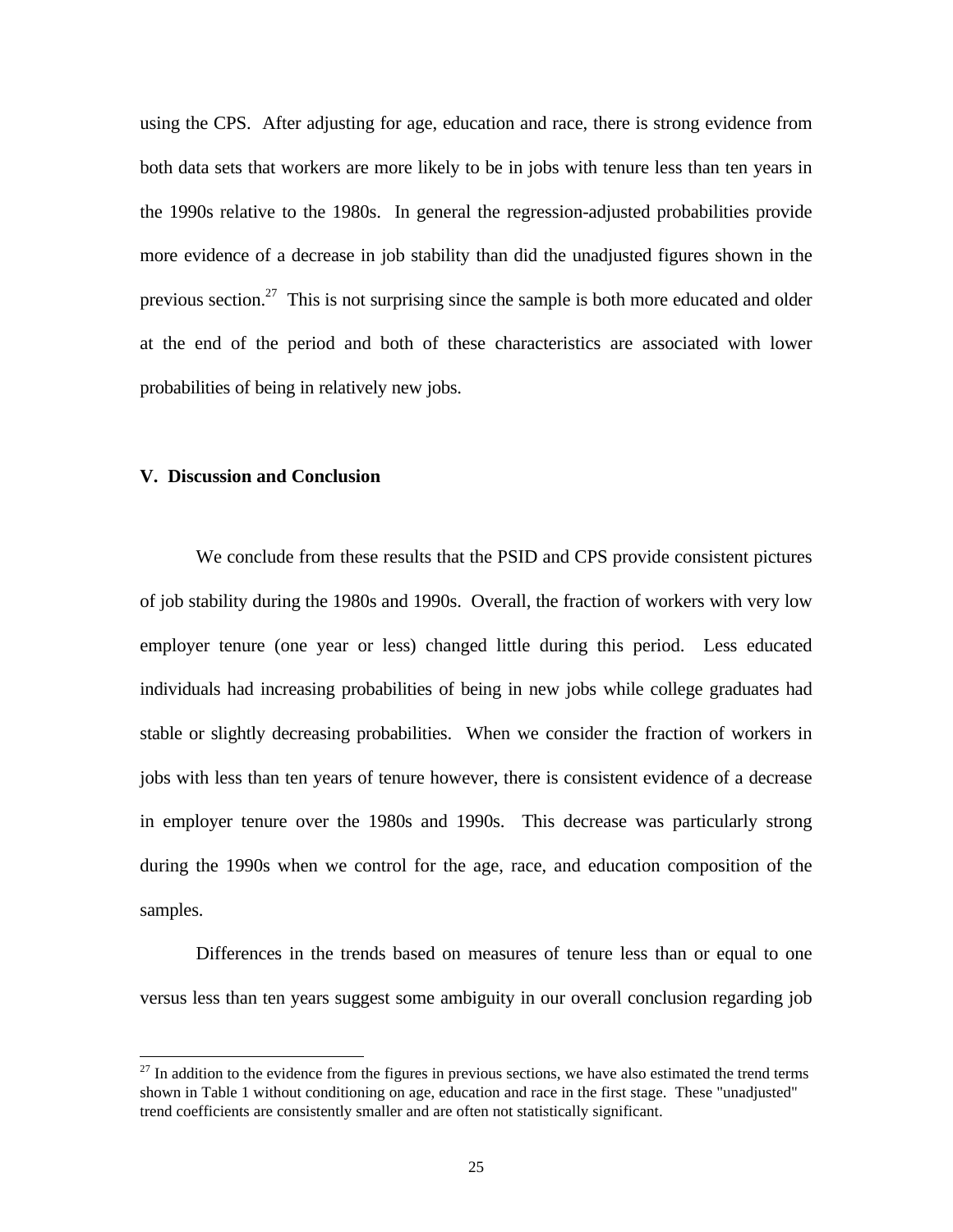stability. These measures, as noted above, are imperfect summaries of job stability, or eventual tenure distributions, but are most directly comparable across data sets. Much prior work has focused on one-year turnover probabilities that are closely related to our less than one year of tenure measure. One consistent interpretation of our results is that the late 1980s and early 1990s were a period of relatively high job separation rates, particularly for certain workers.<sup>28</sup> Workers who lost or left jobs during this period must necessarily have elevated probabilities of having tenure less than ten years over the next decade. This suggests that the trends we find in the fraction of workers with less than ten years of tenure may be the result of high rates of job separations in the late 1980s and early 1990s, which have since declined.

When we focus on longer periods that include the 1970s, there are greater differences between the PSID and CPS. In particular, it appears that the incidence of low tenure was greater in the CPS than in the PSID before 1983. We believe this pattern of deviations is likely attributable to the change in focus from "job" to "employer" tenure in the CPS. Results from the PSID, summarized in Figure 1, suggest that this type of change can give substantially lower estimated probabilities of low tenure. The impact of this change was likely masked in the CPS, however, because the effective time period covered by "1 year or less" of tenure may have increased at the same time. An additional limitation on comparing job stability from the 1970s to a later period is that a tenure measure consistent with subsequent years is available only for 1976 and 1977 in the PSID.

-

<sup>&</sup>lt;sup>28</sup> Farber (1997) reports that job loss rates were unusually high from 1989 through 1991, particularly for workers over age 35.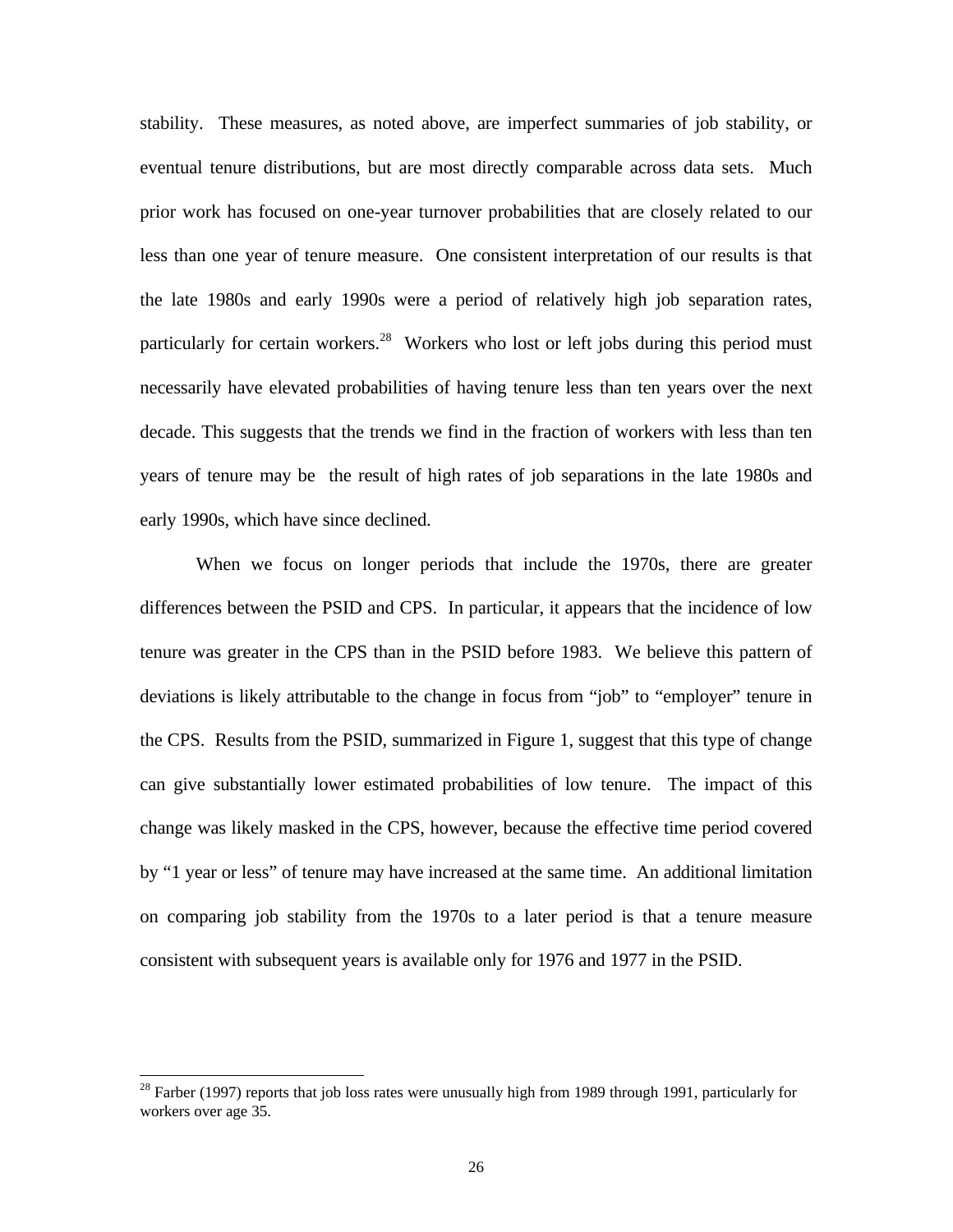We conclude by returning to the questions that motivated this work: (1) has there been a trend towards decreased job stability, and (2) does the answer to this question differ between the CPS and the PSID? In answer to the first question, we present evidence of reduced levels of job tenure for employed men between the 1980s and the 1990s. Both data sets show a statistically significant increase in the probability of workers having less than ten years of tenure. We find no continued trend in the fraction of workers with very low tenure, however, suggesting that this may not reflect a permanent downward shift in the probability of remaining with a given employer, as has been suggested in much of the popular press.

Perhaps even more central to the specific goals of this paper, our answer to the second question is no. We believe our results illustrate the comparability of trends measured from the two data sets, once consistent data series, variable definition, and time periods are utilized. Across both data sets there is a divergence in our measures of job stability between more and less educated workers, and between men and women from the 1980s to the 1990s. Both data sources also show little or no trend in the probability that a worker has one year or less of tenure and stronger trends probability that a worker has less than ten years of tenure. The timing of these changes seems to be centered in the late 1980s and early 1990s.

We find several explanations for the apparent sensitivity of previous estimates of job stability or turnover to the particular data used. The general tendency for PSID studies to find an upward trend in employment instability where none is found using CPS data may be explained by three factors:

27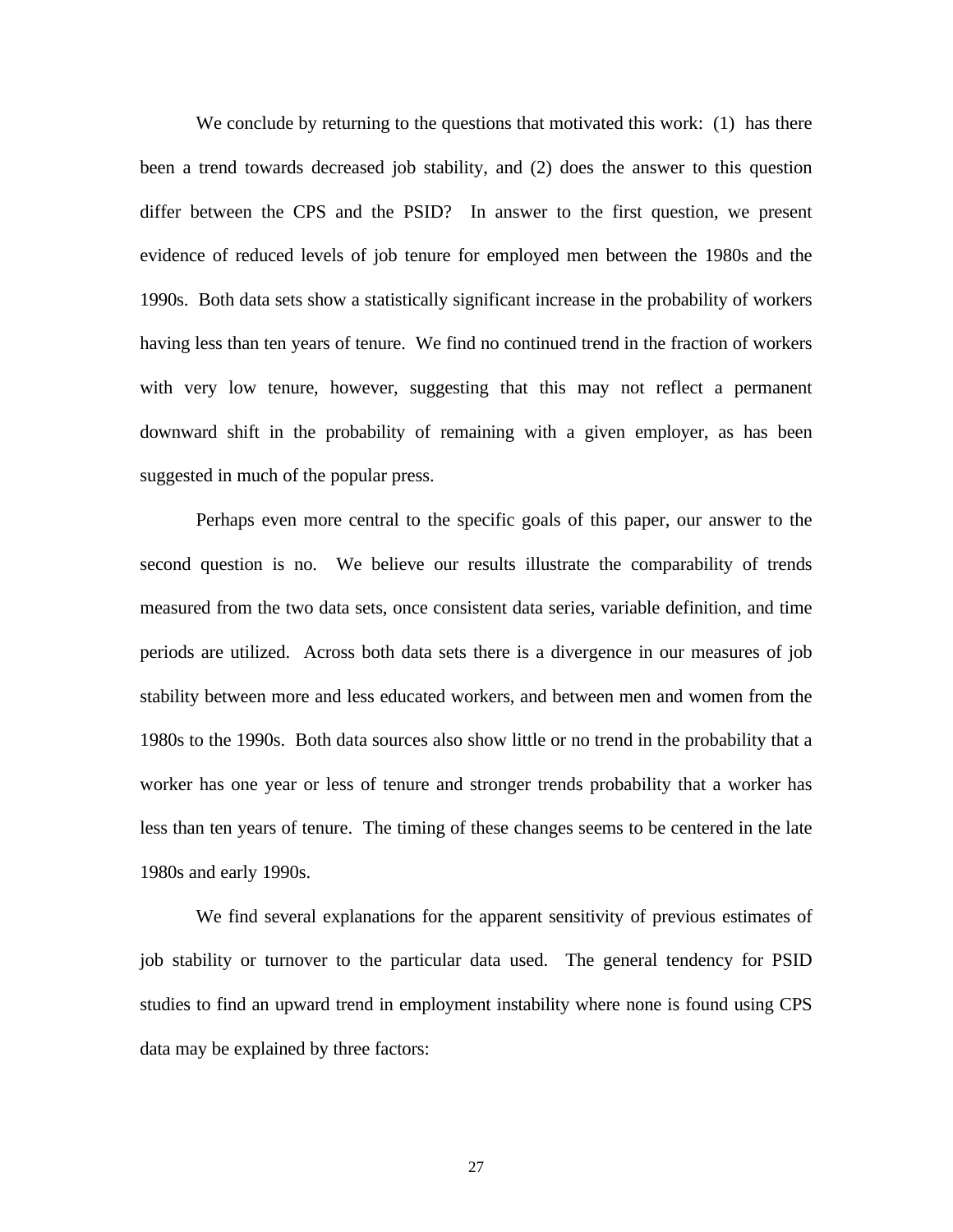**(1)** Tenure estimates or job changing rates based on PSID data may be very sensitive to the particular variables used. Some of the increase found in the PSID, as noted by DNP (1997) results from failure to account for major changes in the questions regarding job and position changing that occurred during the 1980s. As emphasized by our Figure 1, the exact choice and definition of variables in the PSID can substantially affect the resulting trends. When we use the variable we believe to be most comparable to the CPS series, however, we find the two data sources to produce consistent estimates through the 1980s and mid 1990s.

**(2)** The comparison of the PSID and CPS shows some sensitivity of results to the exact time period studied. Many of the previous PSID studies have included data only through 1988, when the probability of having tenure of 1 year or less appears to have peaked in those data. This is not, however, inconsistent with the CPS findings once the later years of both surveys are included. Similarly, the trends we find over the course of the 1980s and 1990s in the PSID are also sensitive to whether we begin the period in 1981 or  $1983<sup>29</sup>$  A related point here is that individual year estimates of job tenure or job changing probabilities in the PSID are, by virtue of the sample sizes available, substantially less precise than those in the CPS.

**(3)** While we cannot say with certainty, we also present evidence that suggests the CPS question change prior to 1983 may have an important effect on comparisons across data sets. For comparisons starting in the 1970s, the upward trend in instability found in the PSID for some groups (young workers, for example) may reflect genuine changes

-

<sup>&</sup>lt;sup>29</sup> We do not believe this is the result of different business cycle conditions in the different years. We have also estimated trends holding constant the unemployment rate and alternative business cycle controls obtained similar results.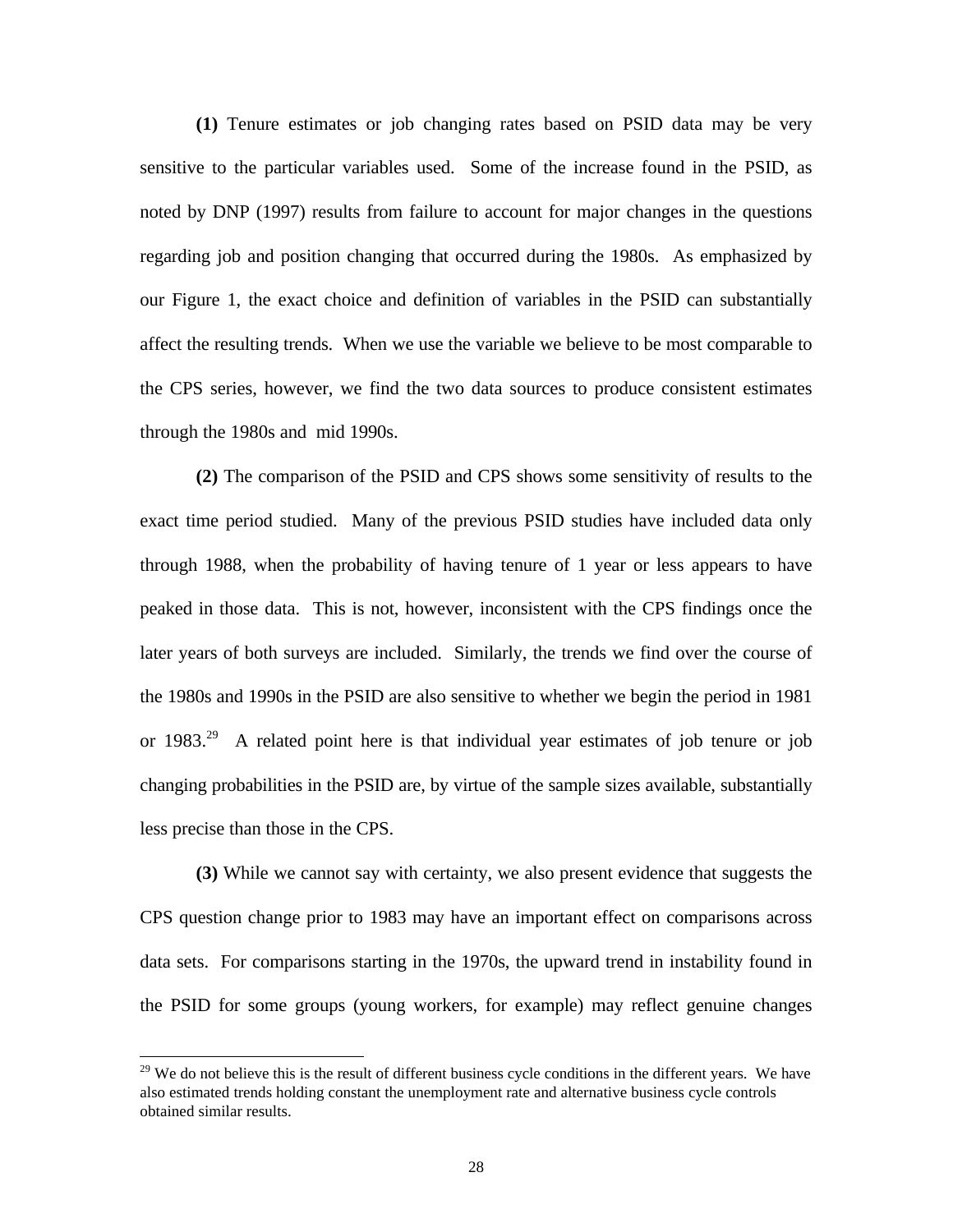(although relatively small) in job mobility. These changes may not have been replicated in the CPS-based studies either because those studies did not include the 1970s or because the CPS question change masks this increase.

In many cases a combination of these factors contributes to the apparent differences in findings across data sets. For example, the PSID study by Marcotte (1996) is based on a relatively young sample of workers under age 45 and goes from 1976 through 1988. Our results from the PSID are quite consistent with his finding of some increase in job mobility for young men over this time period. We should also note that two other recent studies using the National Longitudinal Survey of Youth, by Monks and Pizer (1996) and Berhnhardt, Morris, Handcock, and Scott (1998), find an increase in turnover among young men from the 1970s to the 1980s. We believe that the lack of CPS-based evidence for such an increase over this time period is not necessarily informative given the potential problems with comparability of the CPS between the two decades.

Polsky (1996) is the one PSID-based study that finds virtually no increase in turnover rates, despite beginning his analysis in the 1970s. This result is likely driven his inclusion of data through 1991 (when some of the temporary increase in the late 1980s had been reversed) and because his measure of turnover is based on the position tenure question that measures a somewhat different quantity than employer tenure. As indicated in Figure 1, use of slightly different questions in the PSID can produce quite different time-series of measures involving position or employer tenure.

Our results from both data sets during the 1980s are quite consistent with the findings of DNP (1997) and a recent extension of this work by Neumark, Polsky, and

29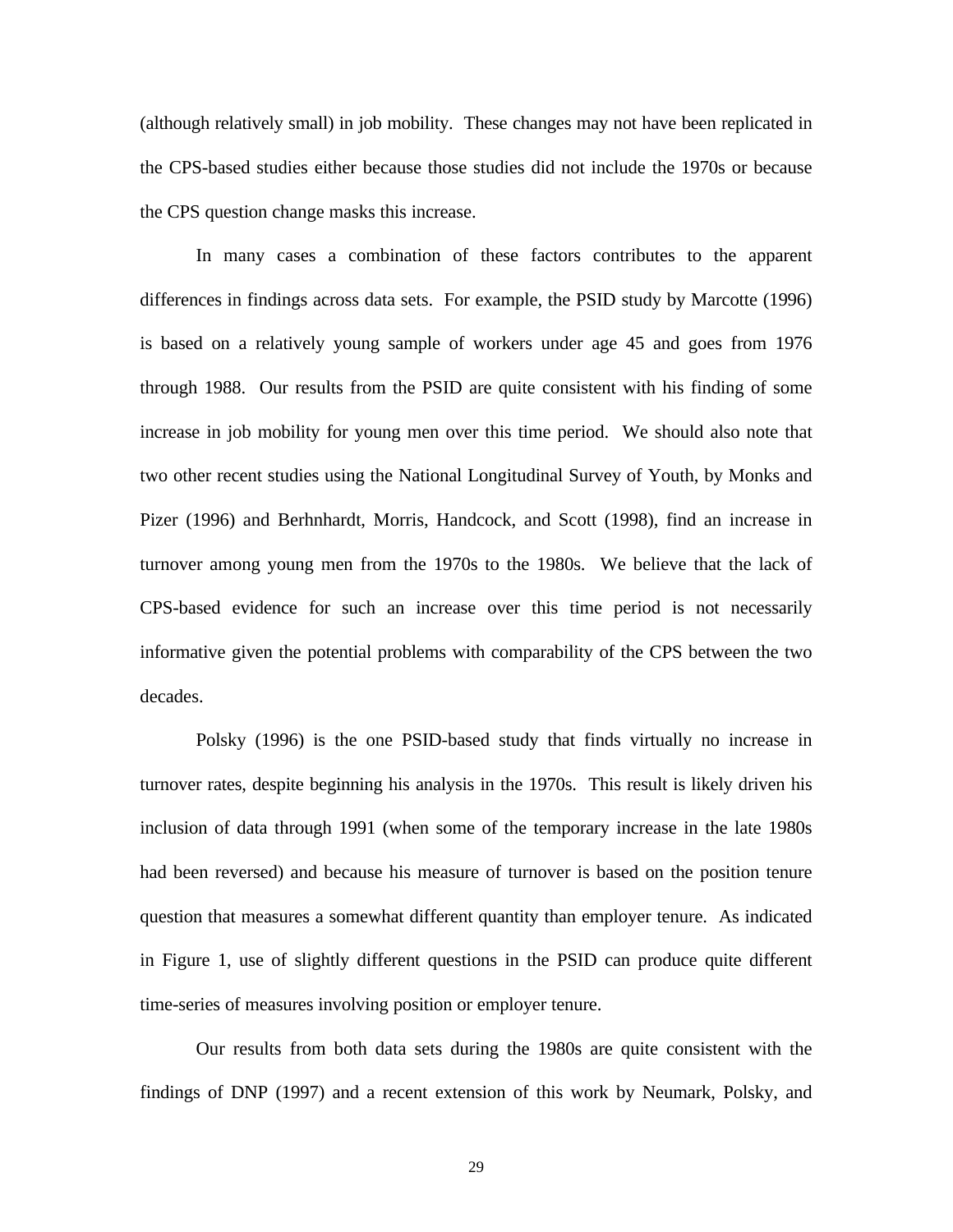Hansen (1998). These studies are somewhat unique among the CPS studies in that it utilizes data from the CPS prior to the 1983 question change and constructs a strategy for dealing with this change. DNP (1997) produce two main sets of estimates: one covering the period 1983 through 1991, and a second covering 1973 through 1991. DNP report small reductions in four-year retention rates for men over the first time period, with relatively larger reductions for blacks, less educated workers, younger workers and workers who begin the period with between two and nine years of tenure. Neumark, Polsky, and Hansen (1998) show that there is some evidence of a decline in job stability when the time period is extended through the first half of the 1990s.

In our full samples we find similarly find little evidence of reduced job stability during the period from 1983 to 1991. Trends across education results presented here also show greater reductions in stability among less-educated workers. Among black men from 1983 to 1991 we also find a small increase in the fraction low-tenure in our CPS estimates, and a large increase in the PSID estimates over this period. Our results differ from DNP with respect to young workers during this time period; we find no evidence that young workers' chances of being in low-tenure jobs increased more than that for older workers in the 1980s using the PSID. While our measures of the fraction of men in jobs with less than one or ten years of tenure are not directly comparable to DNP's retention rates from different starting points in the tenure distribution, we find a qualitatively similar result with respect to different measures of "low" tenure. In particular, we find more evidence of increased instability over the 1980s in measures of the proportion with less than ten years of tenure than in measures of less than or equal to one year. This is consistent with retention rates falling not in the very early months of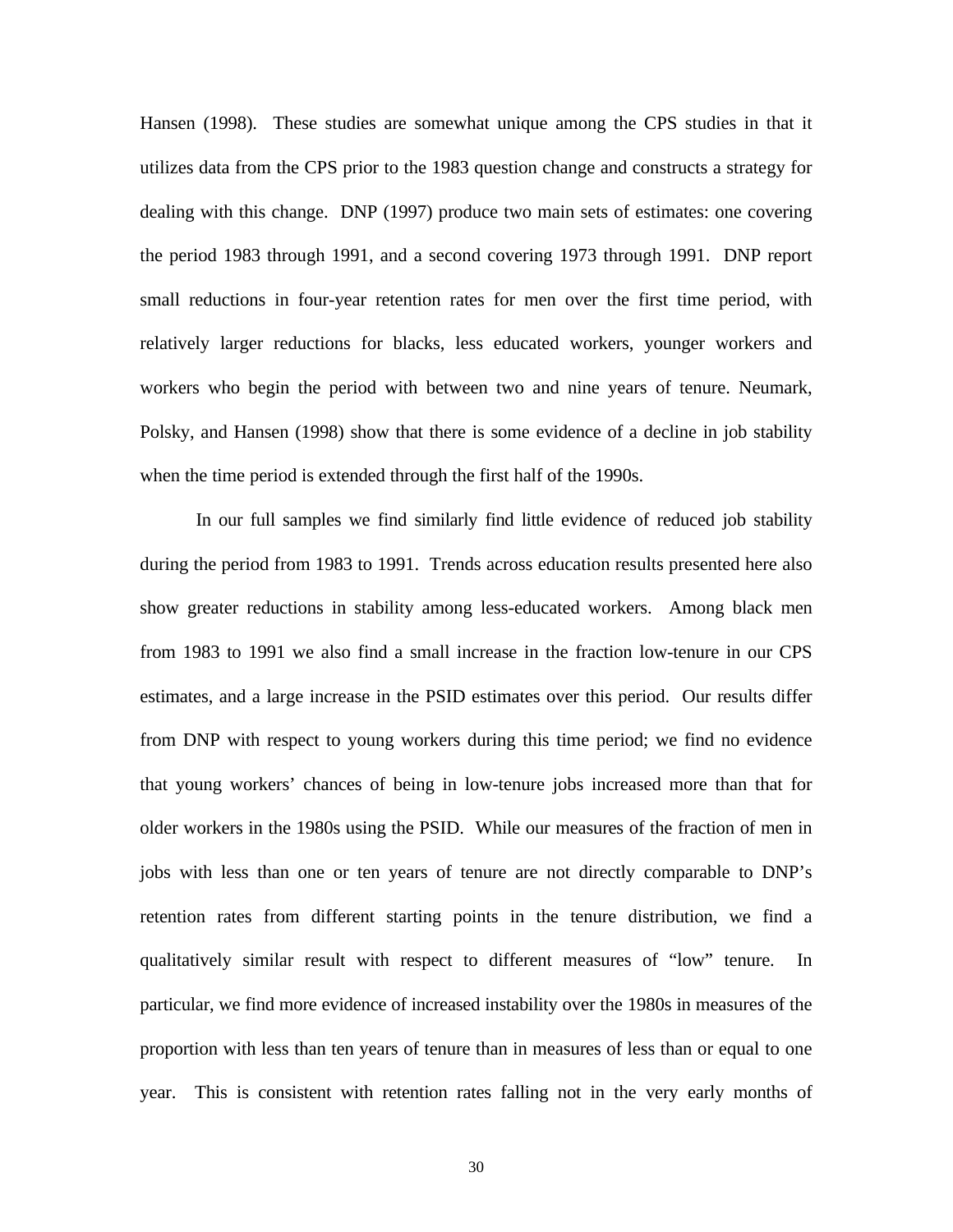employment, but in subsequent years on the job. Finally, as we show in Figure 5, much of the increase that we do report in the fraction of workers with less than ten years of tenure occurs during the early part of the 1990s, consistent with the findings of NPH (1998).

While we view our findings as roughly consistent with DNP's from the 1980s to the 1990s, we find less agreement in the 1973 to 1991 period. Both our study and DNP's find no strong overall trend in job stability over this period. Among education sub-groups, however, we find the same trend as in the later period, of reduced stability for lesseducated workers and increased stability for more educated groups. DNP report that tenyear retention rates for college graduates over this period fell by more than those of lesseducated groups. Similarly, our results by age subgroups differ qualitatively from their study. We find larger increases in the fraction low-tenure among workers 29 and younger from 1976 through 1991, while DNP find that retention rates increased substantially among the youngest workers from 1973 to 1991. Of course, our PSID results used as the basis for comparison in the 1970s involve only two years in the late 1970s. We are thus not surprised that results focused on the 1980s forward are far more consistent with these previous findings.

Using what we view as the cleanest and most consistent variable to measure tenure in the PSID produces estimates that differ very little from comparable CPS estimates from 1983 to 1996. This is an important finding for researchers interested in utilizing either the panel nature of the PSID or the much larger samples sizes available in the CPS to study issues related to job tenure or job stability. While previous work has focused on the difficulties with the PSID tenure variable, and several recent studies have produced results seemingly at odds with CPS-based studies, we are able to produce consistent results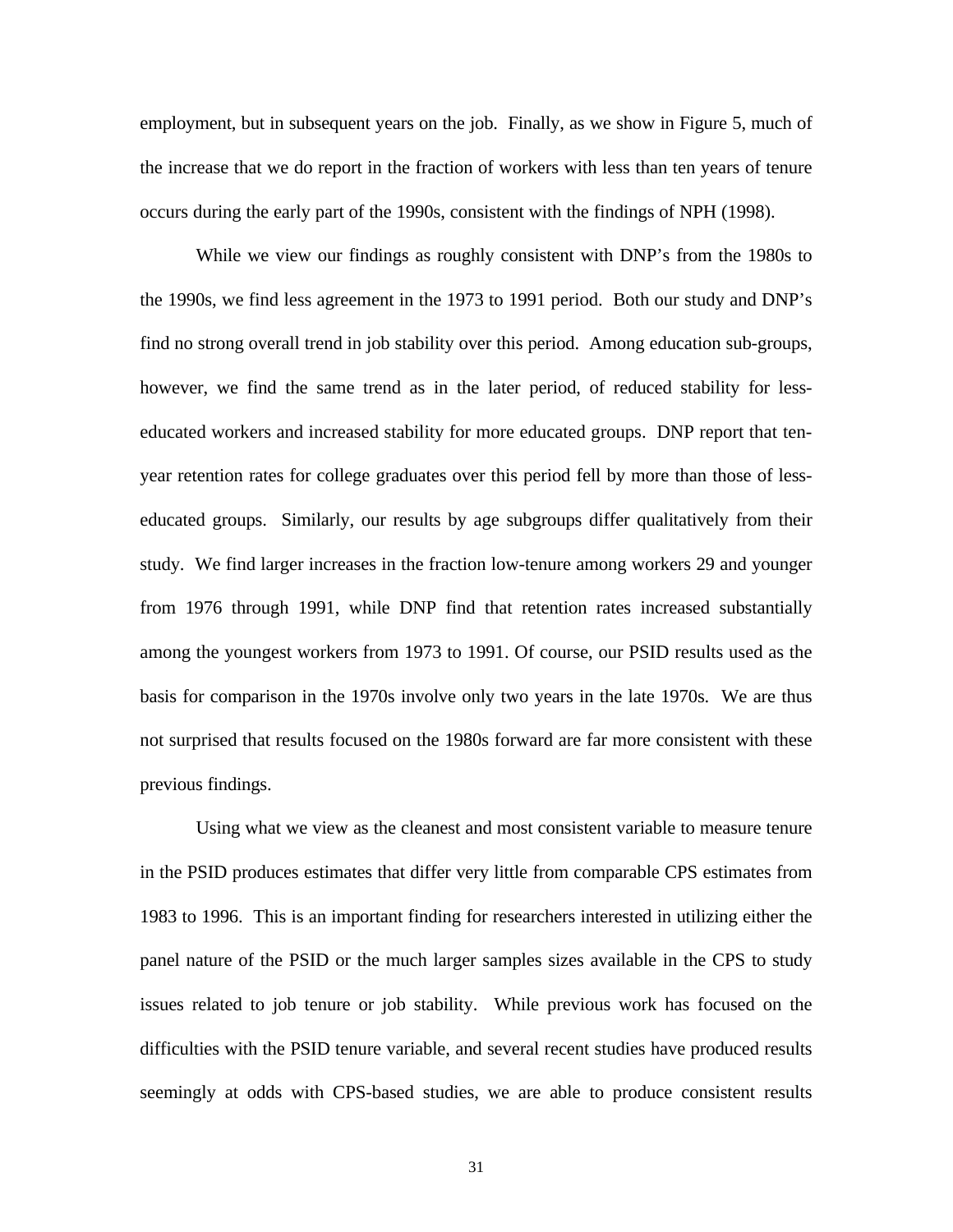across the two data sets once comparable time-frames, variable definitions, and samples are used.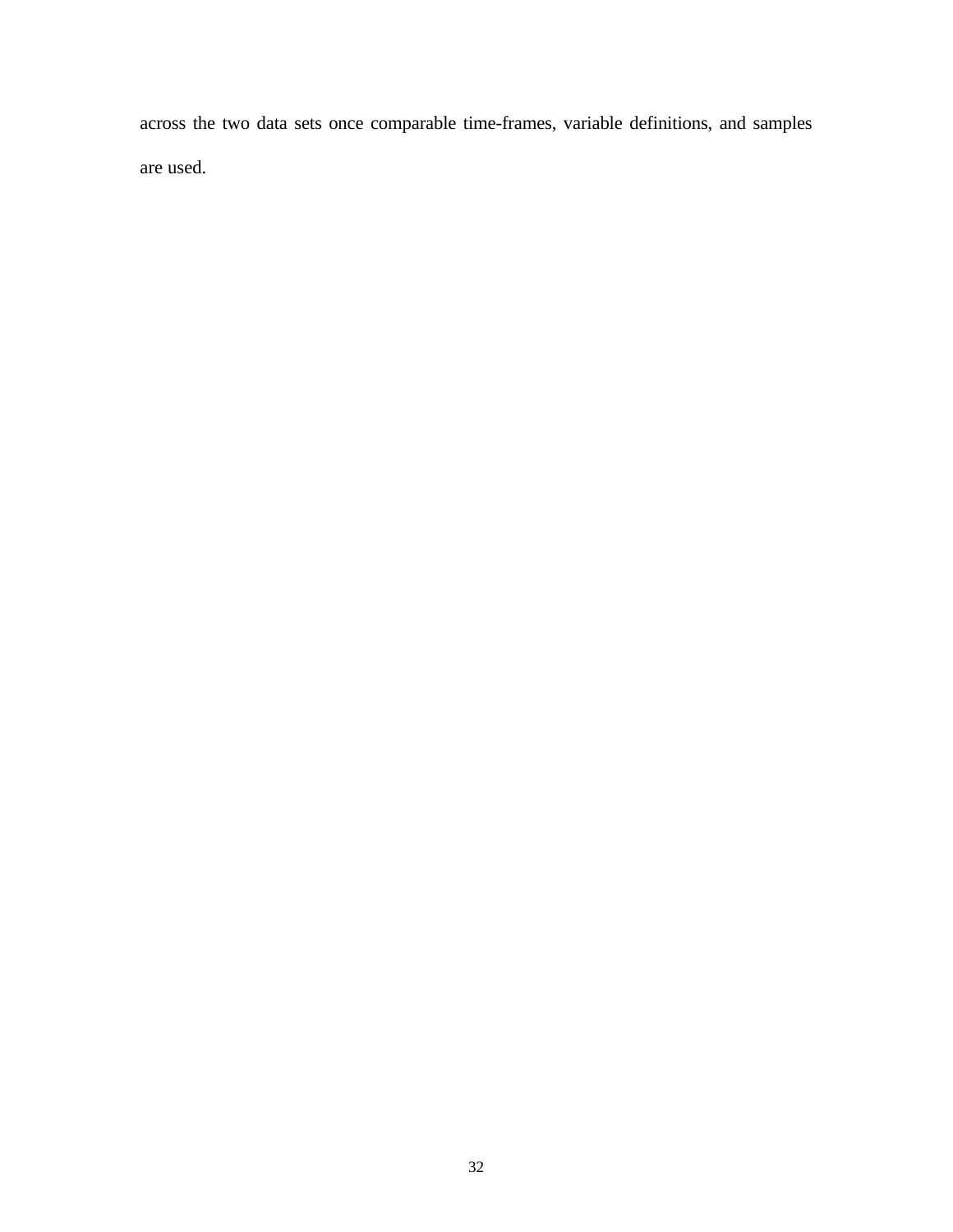### **REFERENCES**

- Bernhardt, Annette, Martina Morris, Mark Handcock, and Marc Scott (1998), "Job Instability and Wage Inequality Among Young Men: A Comparison of Two NLS Cohorts." Manuscript.
- Bureau of Labor Statistics (1997), "Employee Tenure in the Mid-1990s," news release of 30 January 1997, ftp://146.142.4.23/pub/news.release/tenure.txt.
- Diebold, Frank X., David Neumark, and Daniel Polsky (1996), "Comment on Kenneth A. Swinnerton and Howard Wial, 'Is Job Stability Declining in the U.S. Economy?'" *Industrial and Labor Relations Review*, 49, 348-352.
- Diebold, Frank X., David Neumark, and Daniel Polsky (1997), "Job Stability in the United States." *Journal of Labor Economics* 15, 206-233.
- Farber, Henry S. (1995), "Are Lifetime Jobs Disappearing? Job Duration in the United States: 1973-1993," NBER Working Paper No. 5013, February.
- Farber, Henry S. (1997). "The Changing Face of Job Loss in the United States, 1981-1995." Manuscript.
- Gottschalk, Peter, and Robert Moffitt (1994), "The Growth of Earnings Instability in the U.S. Labor Market," *Brookings Papers on Economic Activity*, 2:1994, 217-272.
- Jaeger, David A. (1997), "Reconciling the Old and New Census Bureau Education Questions: Recommendations for Researchers," *Journal of Business and Economic Statistics*, 15, 300-309.
- Mackinnon, J. G. and Halbert White (1985), "Some Heteroskedasticity-Consistent Covariance Matrix Estimators with Improved Finite Sample Properties," *Journal of Econometrics*, 29, 305-325.
- Marcotte, David (1994) "Declining Job Stability: What We Know and What It Means." *Journal of Policy Analysis and Management*, 14, 590-598.
- Marcotte, David (1996) "Has Job Stability Declined? Evidence from the Panel Study on Income Dynamics," Center for Governmental Studies, Northern Illinois University, unpublished draft.

Monks, J. and S. Pizer (1996) "Trends in Voluntary and Involuntary Job Turnover," Boston College, unpublished draft.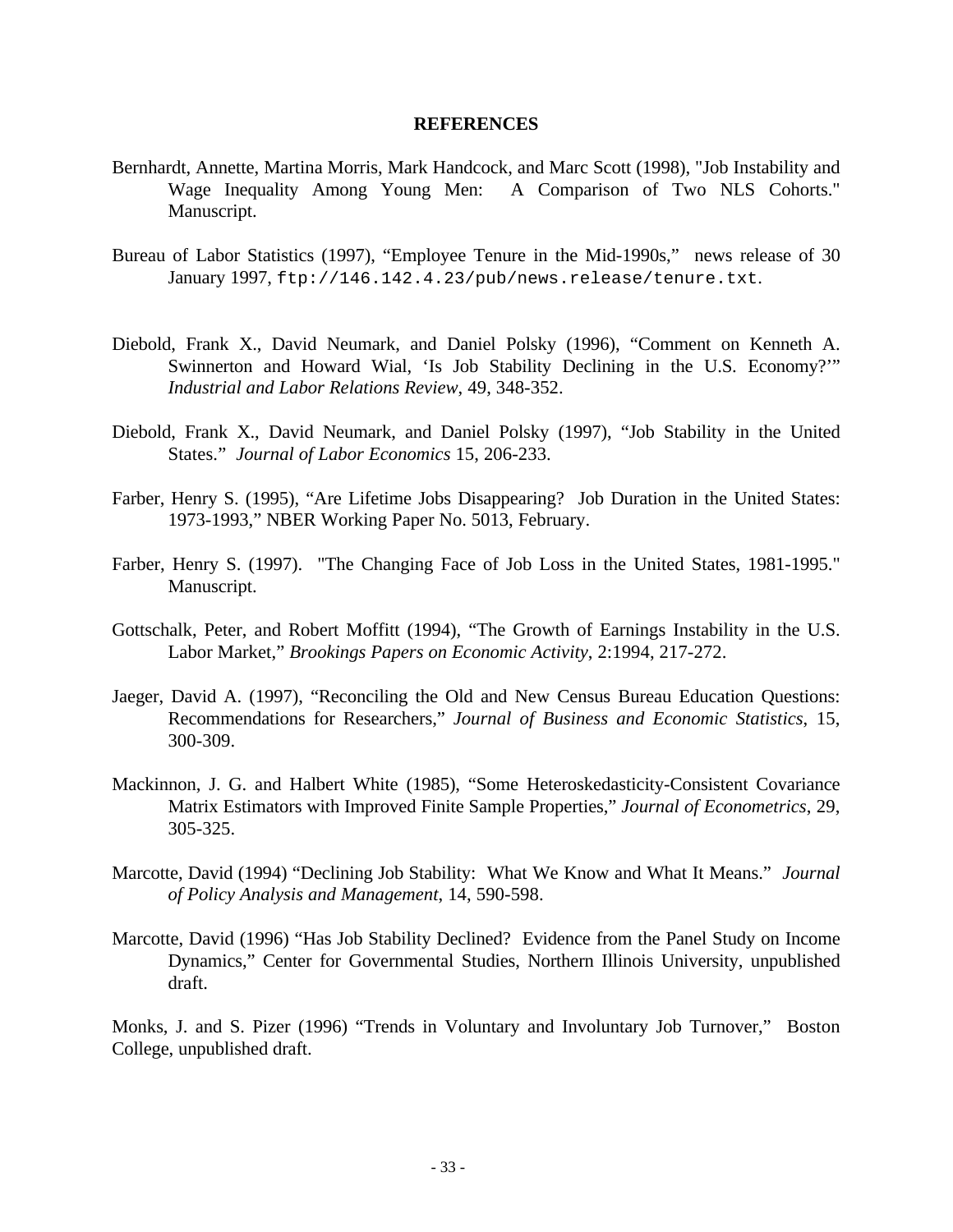- Neumark, David, Daniel Polsky, and Daniel Hansen (1998) "Has Job Stability Declined Yet? New Evidence for the 1990s." manuscript.
- Polsky, Daniel (1996), "Changes in the Consequences of Job Separations in the U.S. Economy," Department of Economics, University of Pennsylvania, unpublished draft.
- Rose, Steven (1995), "Declining Job Security and the Professionalization of Opportunity," National Commission for Employment Policy, Research Report 95-4.
- Stewart, Jay (1997), "Has Job Mobility Increased? Evidence from the Current Population Survey: 1975-1995," Office of Employment Research and Program Development, Bureau of Labor Statistics, unpublished draft.
- Swinnerton, Kenneth A. and Howard Wial (1995), "Is Job Stability Declining the U.S. Economy?" *Industrial and Labor Relations Review*, 48, 293-394.
- Swinnerton, Kenneth A. and Howard Wial (1996), "Is Job Stability Declining in the U.S. Economy? Reply to Diebold, Neumark, and Polsky," *Industrial and Labor Relations Review*, 48, 352-355.
- White, Halbert (1980), "Heteroskedasticity-Consistent Covariance Matrix Estimation and a Direct Test for Heteroskedasticity," *Econometrica*, 48, 817-838.
- Wolter, Kirk (1985), *Introduction to Variance Estimation.* New York: Springer-Verlag.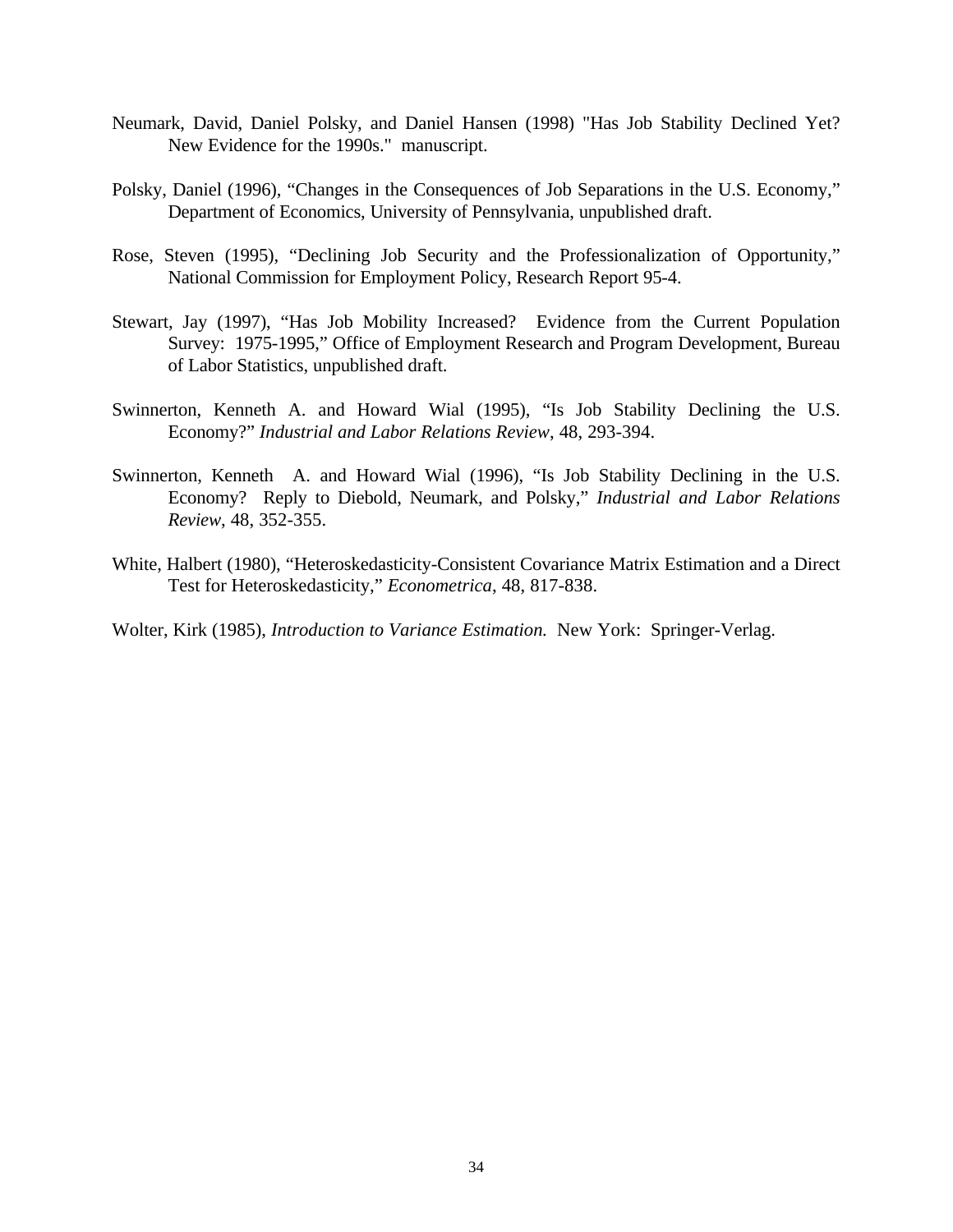# **Table 1 Trends in Tenure Probabilities, PSID & CPS**

|  | (Employed Male Household Heads) |
|--|---------------------------------|
|--|---------------------------------|

|                    | Coefficient on Linear Trend |                  |                  |                      |            |         |             |         |  |
|--------------------|-----------------------------|------------------|------------------|----------------------|------------|---------|-------------|---------|--|
| Group              | Tenure <= 1 Year            |                  |                  | Tenure < 10 Years    |            |         |             |         |  |
|                    | <b>CPS</b>                  |                  | <b>PSID</b>      |                      | <b>CPS</b> |         | <b>PSID</b> |         |  |
|                    | 1973-96                     | 1983-96          | 1976-96          | 1983-96              | 1973-96    | 1983-96 | 1976-96     | 1983-96 |  |
| <b>Full Sample</b> | .0015                       | .0020            | .0027            | .0011                | .0001      | .0040   | .0046       | .0079   |  |
|                    | (.0008)                     | (.0014)          | (.0007)          | (.0010)              | (.0016)    | (.0014) | (.0012)     | (.0010) |  |
| Age                |                             |                  |                  |                      |            |         |             |         |  |
| 20 -- 29 years     | .0018<br>(.0014)            | .0045<br>(.0027) | .0039<br>(.0016) | $-0.0002$<br>(.0022) |            |         |             |         |  |
| 30 -- 39 years     | .0014                       | .0007            | .0022            | .0015                | $-0.0002$  | .0030   | .0029       | .0070   |  |
|                    | (.0013)                     | (.0021)          | (.0008)          | (.0014)              | (.0022)    | (.0025) | (.0016)     | (.0013) |  |
| 40 -- 49 years     | .0015                       | .0014            | .0027            | .0028                | .0004      | .0057   | .0064       | .0109   |  |
|                    | (.0005)                     | (.0006)          | (.0007)          | (.0010)              | (.0016)    | (.0009) | (.0012)     | (.0008) |  |
| 50 -- 59 years     | .0018                       | .0020            | .0006            | $-0.017$             | .0020      | .0075   | .0060       | .0066   |  |
|                    | (.0003)                     | (.0008)          | (.0007)          | (.0010)              | (.0022)    | (.0006) | (.0009)     | (.0010) |  |
| Education          |                             |                  |                  |                      |            |         |             |         |  |
| Less than 12 years | .0022                       | .0022            | .0021            | $-0.0005$            | .0024      | .0060   | .0050       | .0035   |  |
|                    | (.0008)                     | (.0007)          | (.0008)          | (.0020)              | (.0014)    | (.0007) | (.0013)     | (.0031) |  |
| 12 years           | .0015                       | .0022            | .0031            | .0027                | .0005      | .0046   | .0038       | .0091   |  |
|                    | (.0005)                     | (.0003)          | (.0004)          | (.0007)              | (.0017)    | (.0005) | (.0022)     | (.0024) |  |
| 13 -- 15 years     | .0009                       | .0018            | .0029            | .0008                | $-.0004$   | .0031   | .0072       | .0111   |  |
|                    | (.0013)                     | (.0029)          | (.0012)          | (.0022)              | (.0017)    | (.0028) | (.0010)     | (.0009) |  |
| 16 or more years   | .0009                       | .0011            | .0019            | $-0.0000$            | $-0.0006$  | .0045   | .0057       | .0095   |  |
|                    | (.0006)                     | (.0012)          | (.0009)          | (.0009)              | (.0025)    | (.0024) | (.0014)     | (.0015) |  |
| Race               |                             |                  |                  |                      |            |         |             |         |  |
| White              | .0014                       | .0019            | .0023            | .0006                | .0001      | .0039   | .0045       | .0072   |  |
|                    | (.0009)                     | (.0017)          | (.0007)          | (.0011)              | (.0017)    | (.0015) | (.0011)     | (.0009) |  |
| <b>Black</b>       | .0022                       | .0035            | .0061            | .0048                | $-.0000$   | .0041   | .0036       | .0146   |  |
|                    | (.0006)                     | (.0031)          | (.0010)          | (.0014)              | (.0012)    | (.0008) | (.0000)     | (.0040) |  |

NOTE: Standard errors in parentheses. Tenure <= 1 year samples include all individuals age 20-59, tenure < 10 years samples include all individuals age 30-59. First stage logit regressions include control variables for age, age squared, education group and race group (where appropriate). Second stage is regression of adjusted year-specific predicted probabilities on time trend. Predicted probabilites are calculated at the mean value of the control variables. Standard errors are estimated using the jackknife.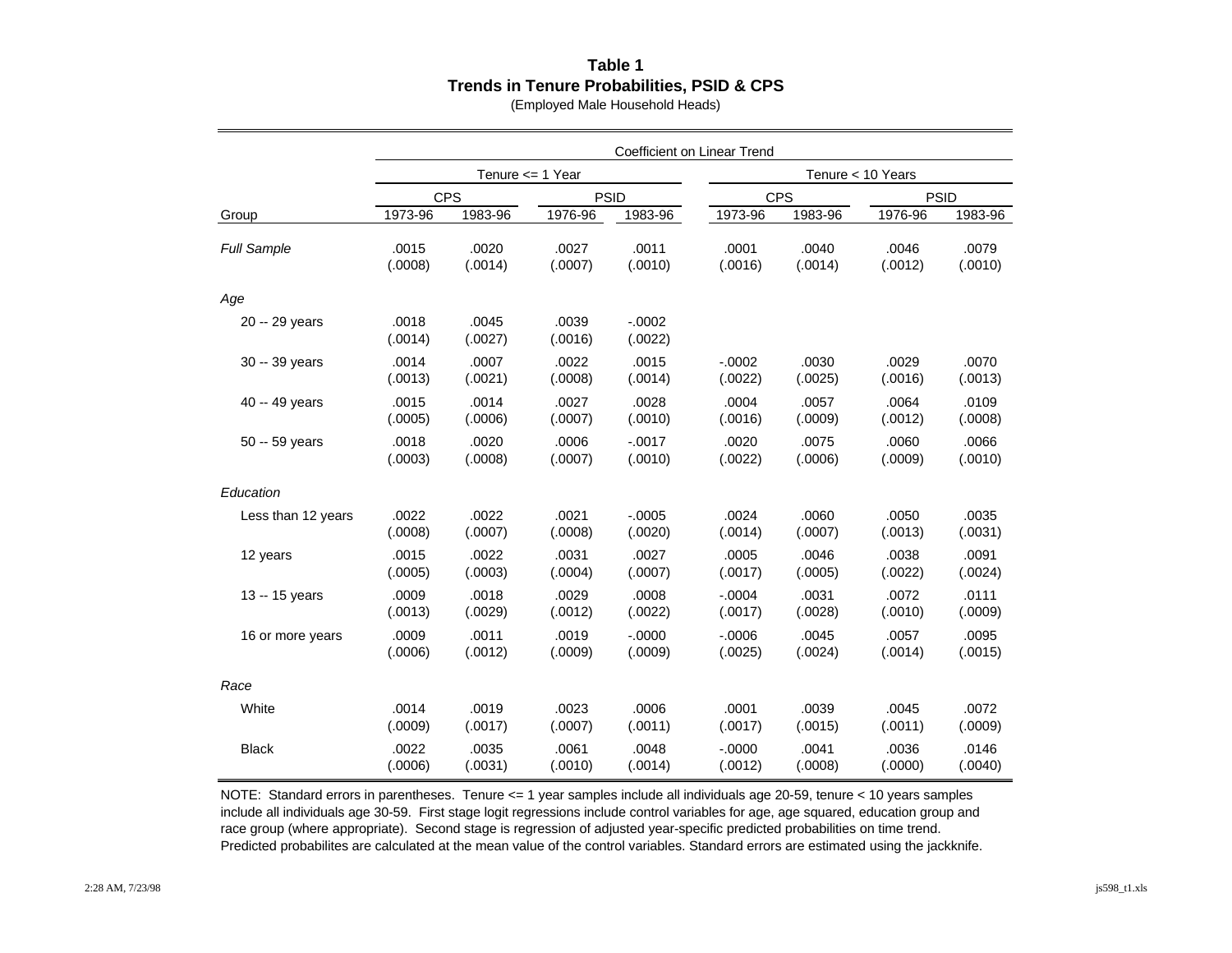

**Figure 1 Alternative "Job" Tenure Series--PSID**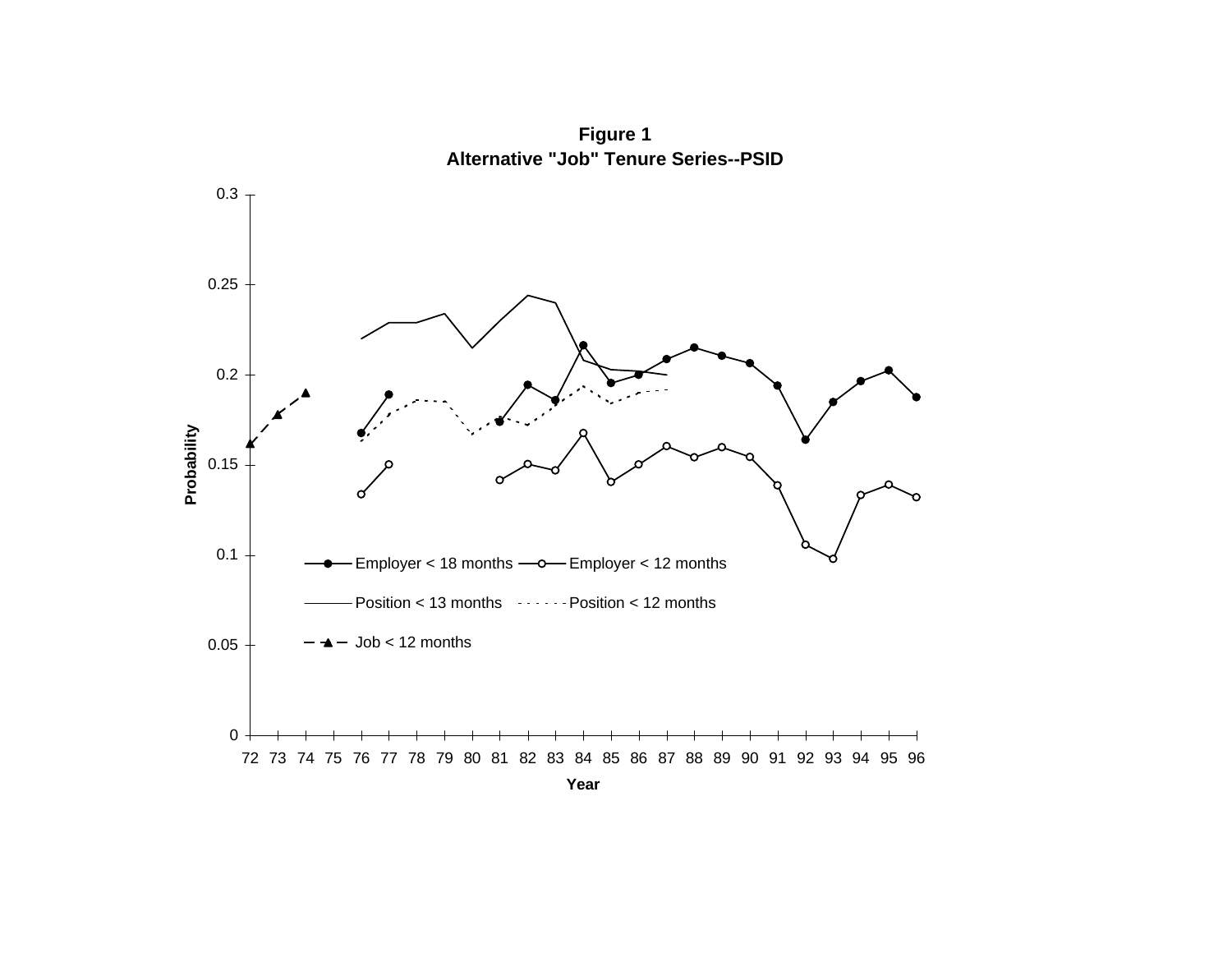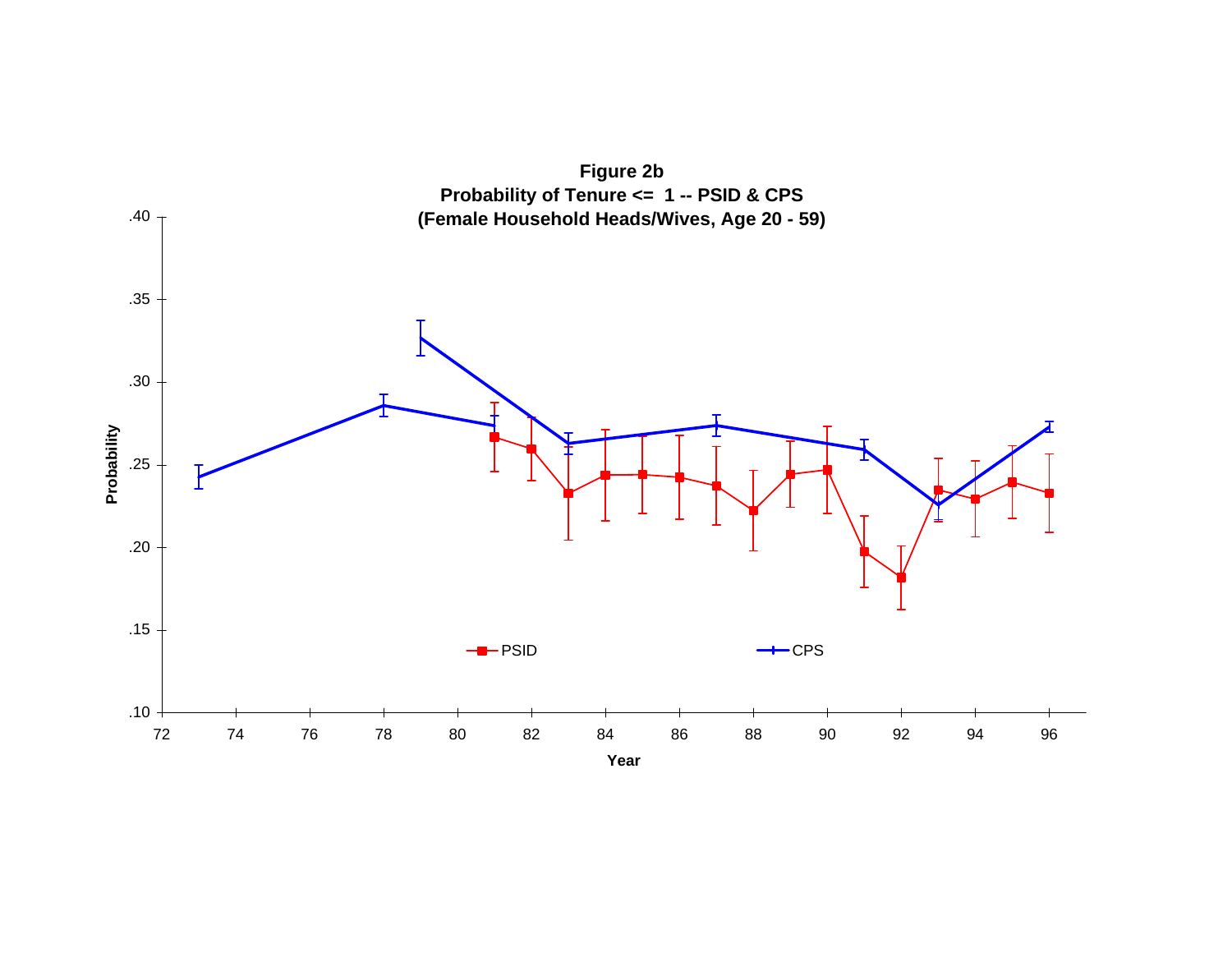**Figure 3a Fraction with Low Tenure by Age Groups for Male Household Heads-- PSID and CPS**



SOURCE: CPS: Tenure and employee benefits supplements; PSID: weighted full sample.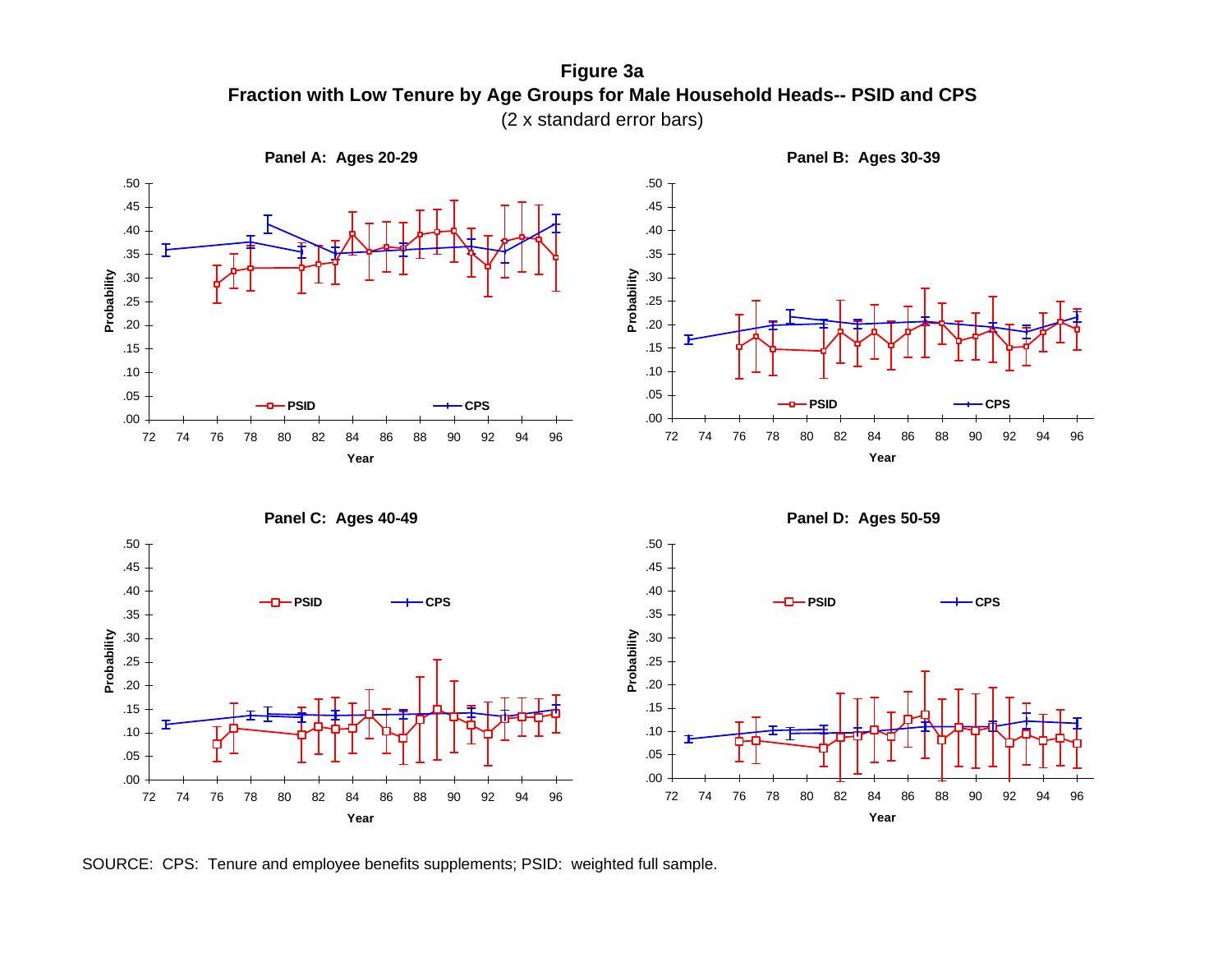(2 x standard error bars) **Figure 3b Probability of Tenure <= 1 Year by Age Groups for Female Heads & Wives -- PSID and CPS**



SOURCE: CPS: Tenure, employee benefits, and displaced workers supplements; PSID: weighted full sample.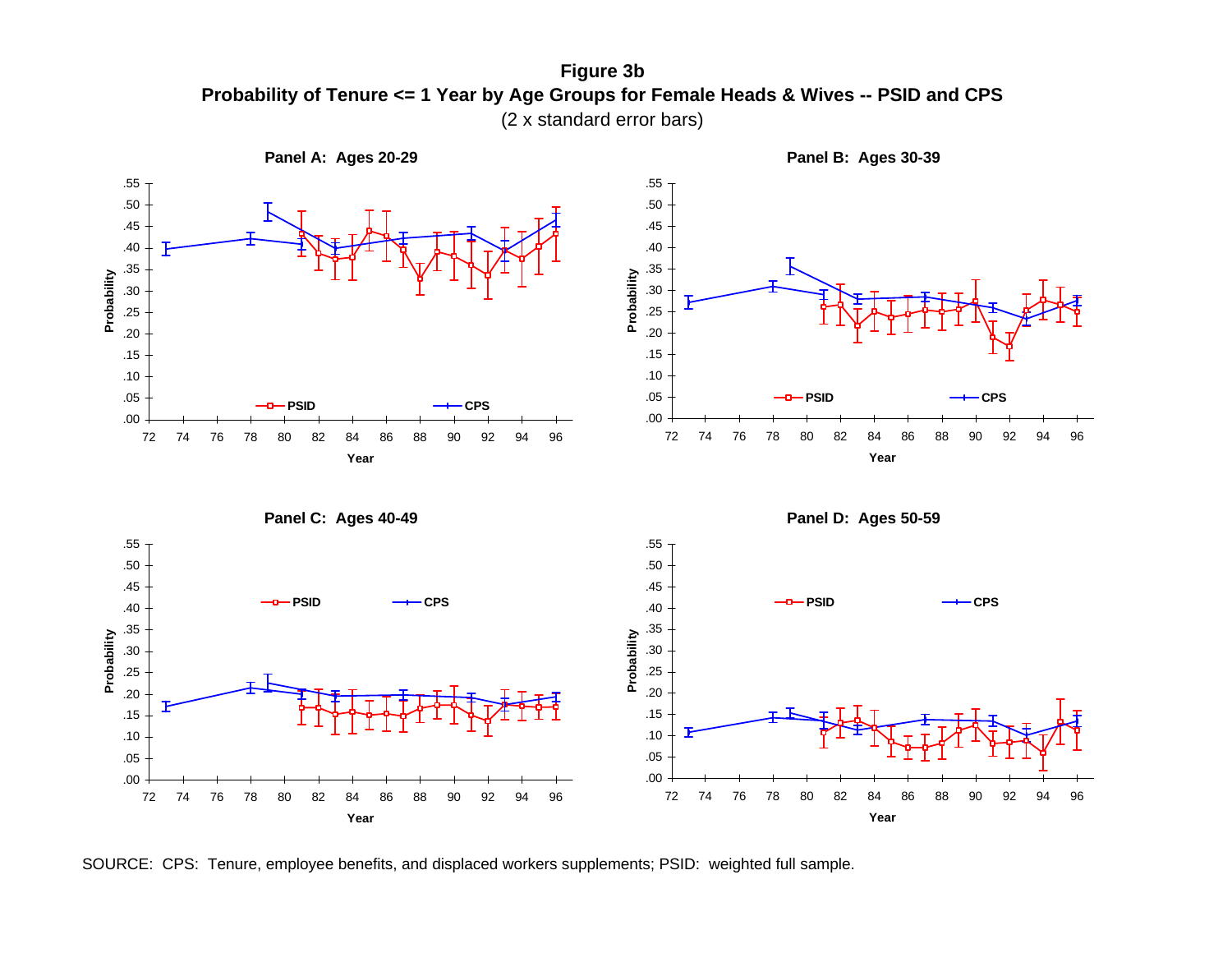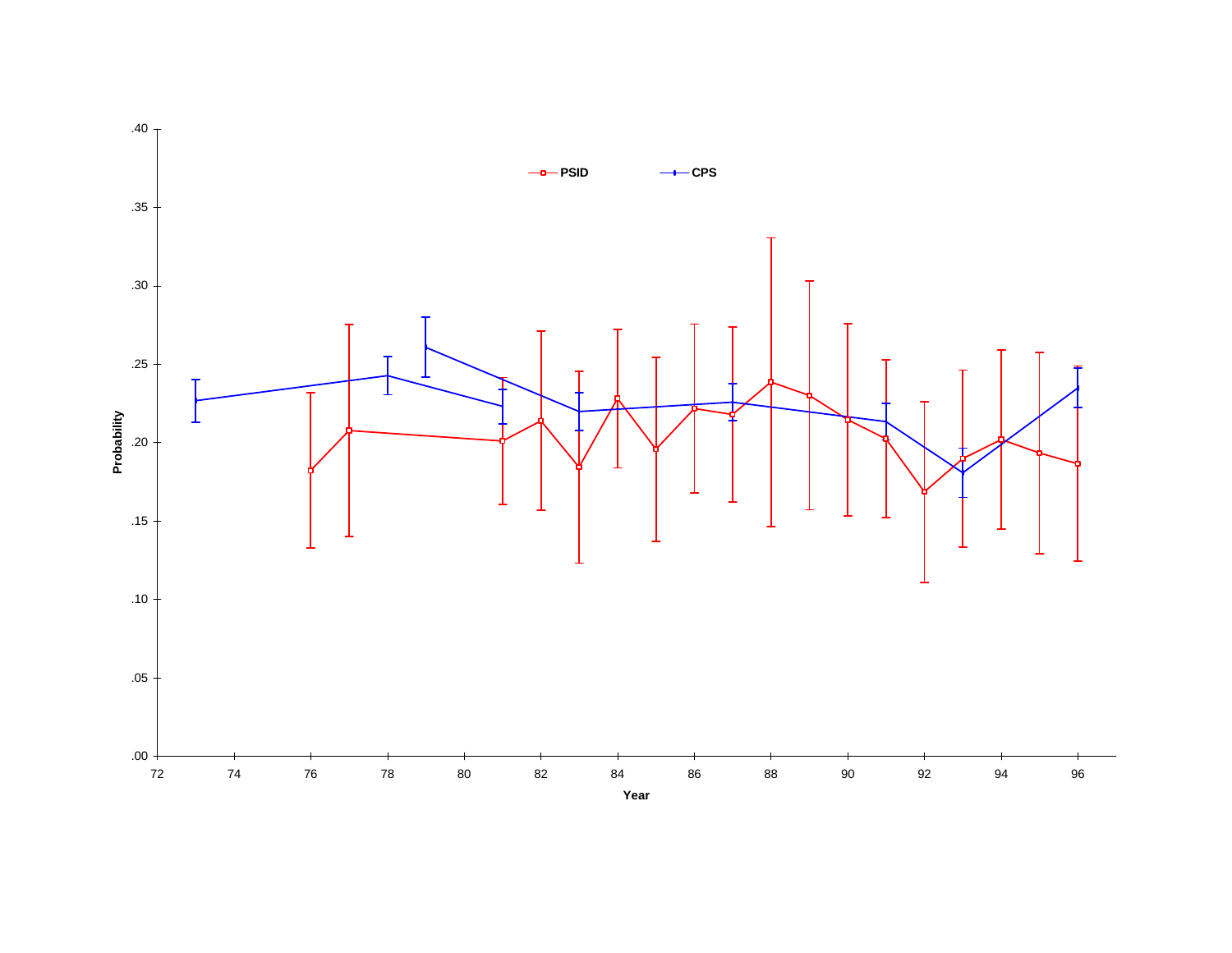(2 x standard error bars) **Figure 4b Probability of Tenure <= 1 Year by Education Groups for Female Heads / Wives -- PSID and CPS**



SOURCE: CPS: Tenure and employee benefits supplements; PSID: weighted full sample. NOTE: Sample is female household heads and wives, aged 20-59 at the time of the survey.